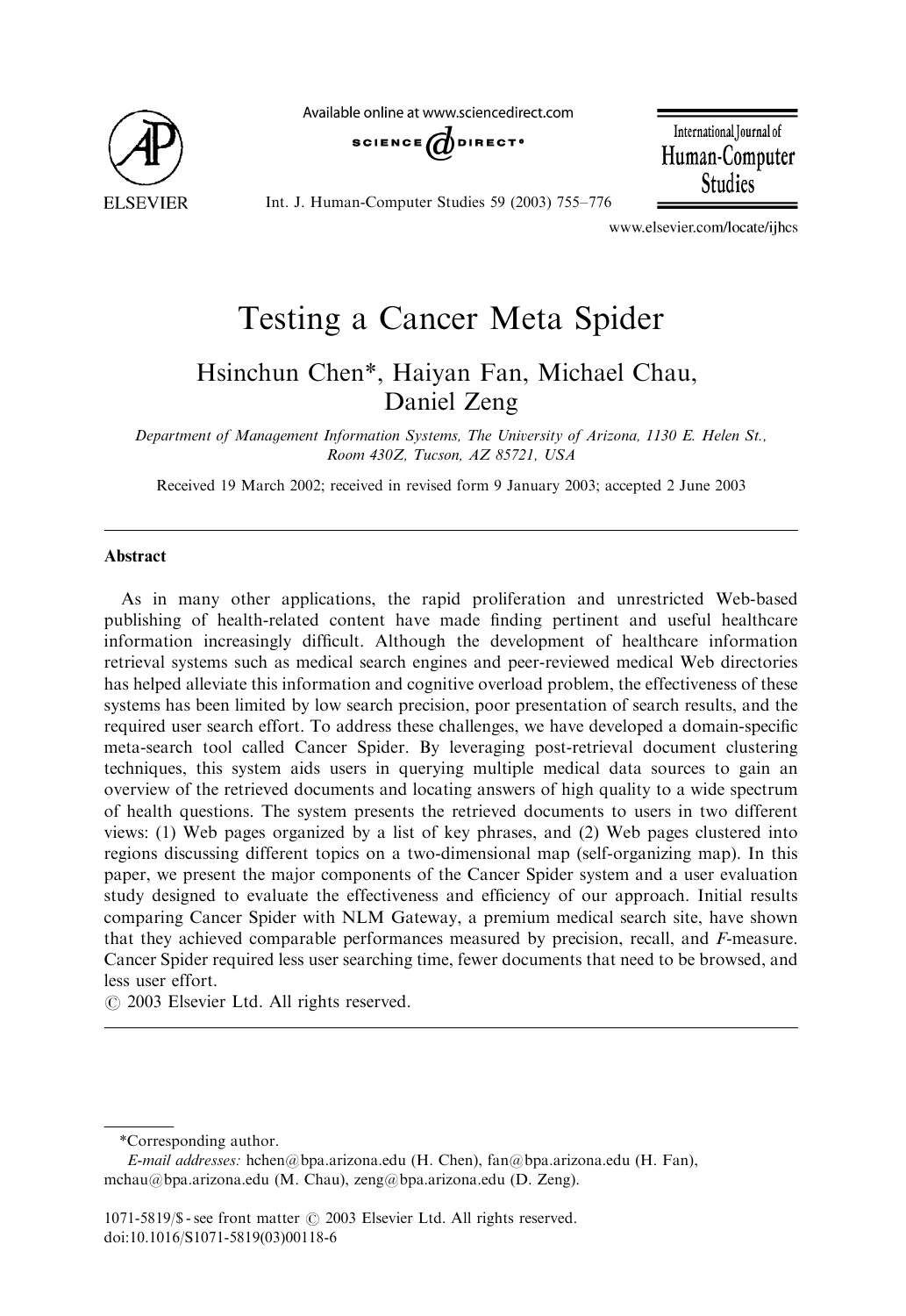## 1. Introduction

In the healthcare profession, potentially significant decisions often depend on the availability of reliable and up-to-date information, although health-related data, especially those that are Web-based, are highly distributed, of varying quality, and difficult to locate. F[or instance,](#page-20-0) clinical information is often mingled with nonclinical information, and consumer information is undistinguished from clinical or research information (Hersh, 1996). Documents with different amounts of technical detail and varying quality are often mixed together in an unstructured way and it has become increasingly difficult to judge the quality and credibility of a piece [of Web](#page-20-0)[based medi](#page-20-0)cal information. As a result, medical professionals and the general public increasingly experience the information and cognitive overload problem (Bowman et al., 1994) when seeking medical information.

The development of medical information retrieval (IR) systems such as medical search engines and peer-reviewed medical Web directories has helped alleviate this problem. However, the effectiveness and usefulness of these systems have been limited by low search precision and poor presentation of the retrieved documents. More specifically the following should be noted.

- \* Finding specific answers to user questions can be time-consuming and expensive, in part because of the amount of effort required to browse through large collections of returned documents and to identify the relevant ones. A search query in a general search engine like Google often returns thousands of results.
- \* Traditional search engines, including medical search engines, present search results as ranked lists, ordered by estimated relevance to the query. A major drawback of this presentation is that it fails to give users a quick overall ''feel'' for the retrieved documents and requires often significant manual browsing effort from users to locate documents of interest.

To address these problems with existing medical IR systems, we have developed Cancer Spider, a meta-search engine that performs post-retrieval document clustering and semantics-based visualization. In the post-retrieval phase of the system operation, we apply a linguistic-based noun phrasing technique to extract key concepts from documents, aiming to improve search precision. Semantics-based visualization using the Self-Organizing Map algorithm enables users to summarize easily the subject areas covered by the retrieved documents and navigate among them. From the user's perspective, Cancer Spider allows a user to easily access multiple medical literature databases, gain an overview of the retrieved documents, and to locate quality answers to a wide spectrum of health questions.

The rest of the paper is structured as follows. Section 2 surveys the current status of IR in the healthcare domain and some IR techniques, including meta-searching, document indexing, and post-retrieval clustering and visualization. In Section 3, we present the architectural design and major components of Cancer Spider. Section 4 discusses the design of a user study conducted to evaluate the proposed approach, and Section 5 reports and discusses the findings of this user study. We conclude the paper in Section 6 with a discussion of future research and system development.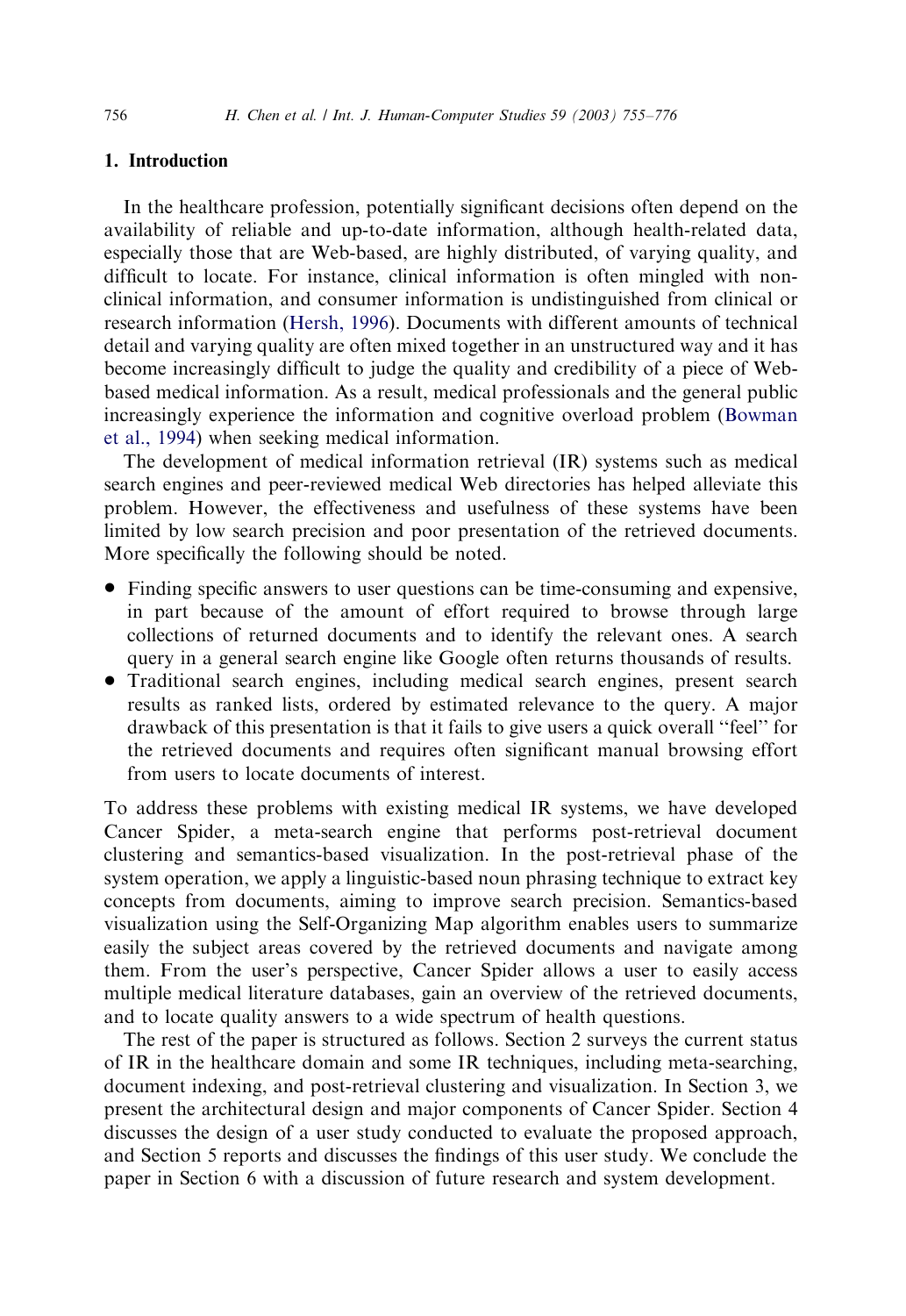## 2. Research backgrounds

## 2.1. Information retrieval in healthcare

Healthcare is an information-intensive business. Hersh (1996) classified textural health information into two main categories. The first category is patient-specific information. The second category is knowledge-based information, which can be further divided into the following three layers. Primary knowledge-based information contains original research reported in academic journals, books, technical reports, and other sources. Secondary knowledge-based information consists of indexes that catalog primary literature. The best known of these is Index Medicus. MEDLINE, a widely-used medical computer database, is the computerized version of Index Medicus. Tertiary literature consists of summaries of research in review articles, books and so on.

The data volume of these information resources is overwhelming. According to a Time magazine special issue on on-line health (March 2001), more than 26,000 Web sites provide health-related information. MEDLINE itself contains over 11 million references to journal articles in health-related sciences. LOCATORplus, the on-line catalog of the National Library of Medicine (NLM), includes over 800,000 catalog re[cords for boo](#page-20-0)ks, audiovisuals, journals, computer files, and other materials in the Library's collections.

Kiley (1999) summarized two main ways of searching for medical information on the Web: (1) using a free-text search engine or Web directory service to query a database of Internet resources, and (2) browsing/searching through humanevaluated [sources of inform](http://MayoClinic.com)[ation. The first approa](http://www.mayoclinic.com)ch refers eit[her to browsing We](http://www.webmed.com)b sites or to utili[zing an Internet search](http://www.intelihealth.com) tool. Some exa[mples of reputable](http://www.drkoop.com) medical Web sites are *MayoClinic.com* (www.mayoclinic.com), *WebMD* (www.webmed.com), Inteli-Health (www.intelihealth.com), and [DrKoop](http://www.yahoo.com/Health) (www.drkoop.com). A few Web [portals also have emerge](http://www.cbshealthwatch.com)d as popular sources of health information. Among these are Yahoo Health pages (www.yahoo.com/Health) and CBSHealthWatch (www.cbshealthwatch.com). Kiley pointed out that the weakness of free-text searching lies in the indiscriminate method for document retrieval and that content is not evaluated professionally. Both of them lead to potential information overload and low information quality. An important consideration of IR in healthcare is information quality control and assurance. A substantial number [of Web-based](#page-21-0) [information](#page-21-0) sources are not suitable for direct clinical application because of poor data organization, questionable validity and uncertain rel[iability \(Westberg](#page-20-0) and Miller, 1999). It also has been shown that many medical search engines return web pages that are not even related to healthcare related topics (Bin and Lun, 2001).

The second approach refers to evaluated subject catalogs or peer-reviewed Web directories, which deal with these information quality issues as they are compiled by domain experts [and provide points of ac](http://www.medicalmatrix.org)cess to relevant and authoritative sources. Some well-known examples are NLM's MEDLINE-based literature databases; Medical Matrix (www.medicalmatrix.org), compiled by the Internet Working Group of the American Medical Informatics Association; Organising Medical Networked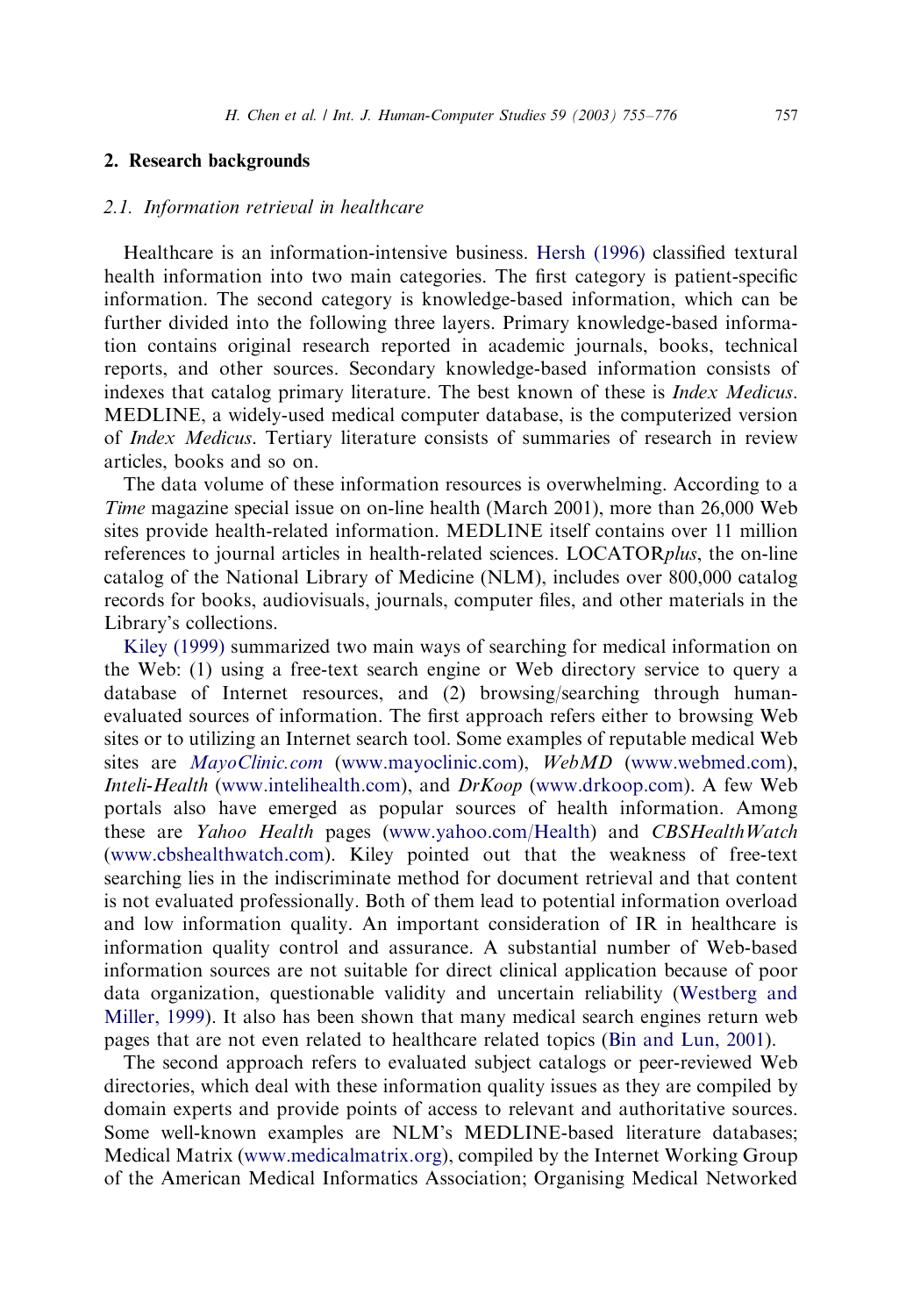Information, or OMNI (omni.[ac.uk\), created by a c](http://www.ohsu.edu/cliniweb/)ore team of information specialists and subject experts based at the University of Nottingham Greenfield Medical Library; and CliniWeb (www.ohsu.edu/cliniweb/) developed by the Oregon Health Sciences University.

Although evaluated subject catalogs have gained enthusiastic acceptance in practice, new problems have arisen with respect to the effectiveness of retrieving information from them. Studies have shown that MEDLINE and its derivatives can be helpful in answering clinical que[stions, but finding specific a](#page-21-0)nswers can be timeconsuming, in part because of the manual effort required to browse through large collections of relevant publications (Westberg and Miller, 1999).

## 2.2. Meta-searching and search result filtering

Search engines, such as Google and AltaVista, have been developed to help users l[ocate and ret](#page-21-0)rieve relevant information from the Web. Most search engines rely on traditional IR approaches, such as the vector space model and the  $TF^*IDF$  measure (Salton, 1989). However, because of the large size of the Web, a search engine can [only index a portion of the](#page-21-0) entire Web due to limited computational resources. It has been shown that in 1999, the best search engine covered only about 16% of Web sites (Lawrence and Giles, 1999). By relying solely on one search engine, user[s could miss](#page-21-0) [a significant](#page-21-0) number of documents they would find most relevant and no single search engine is likely to return more than 45% of relevant results (Selberg and Etzioni, 1995).

One approach to the problem is meta-searching. A meta-search system does not maintain its own search index; instead, it forwards search queries to several other search engines and then combines their search results, achieving higher c[overage.](#page-21-0) [MetaCrawler, which pro](#page-21-0)vides a single interface to allow users to search simultaneously [from six different search eng](#page-20-0)ines, was the fir[st meta-search syste](#page-20-0)m reported (Selberg and Etzioni, 1995, 1997). Other examples of meta-search systems include SavvySearch (Howe and Dreilinger, 1997) and Profusion (Gauch et al., 1996). Some meta-search systems, in addition to getting a list of URLs and summaries returned by other search engines, also fetch and analyse the documents in the result set. Inquirus, also known as the NECI meta-search engine, downloads the content of all result pages and generates a new summar[y of each page based on the s](#page-21-0)earch query. Pages which are no longer available (i.e. dead links) or do not contain the search terms are removed from the search results (Lawrence and [Giles, 1998a, b\). Th](#page-20-0)e [MetaSpider syste](#page-20-0)m also performs filtering on the search result pages and such filtering has been demonstrated to improve search performance (Ch[au et al., 2001;](#page-21-0) Chen et [al., 2001\). One p](#page-20-0)otential drawback with such approaches is that it may take up to a few minutes to download all the documents from the Web (Zamir and Etzioni, 1999; Chen et al., 2001).

## 2.3. Document indexing

Automaticindexing algorithms have been developed to extract key concepts from text and it has been shown that automatic indexing can be as effective as human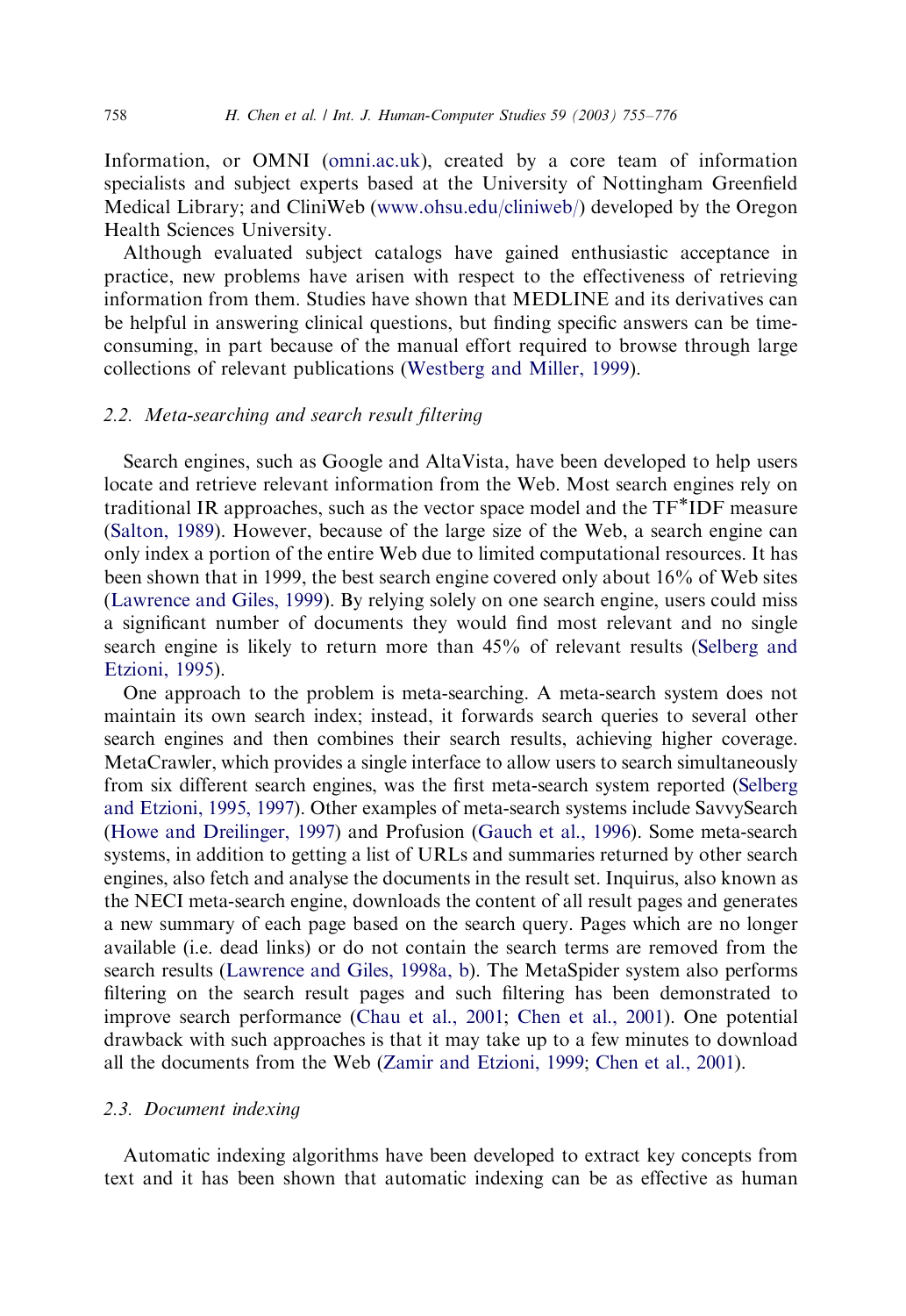indexing (Salton, 1986). Automaticindexing can be based on either single words or phrases. The extracted terms (words or phrases) a[re then used to fo](#page-21-0)rm a vector to represent the document of interest, based on each term's frequencies or other scores. This method is referred to as the *vector space model* (Salton et a[l., 1975\). The](#page-21-0)  $TF^*IDF$ score, calculated by multiplying the term frequency by the inverse document frequency, is the most popular score used in the IR literature (Salton, 1989).

Single word indexing allows users to search for documents that contain the search keyword(s) and has been widely adopted in IR systems. Usually, stop-word removal and stemming are performed by IR systems before the indexing step. In stop-word removal, each word is checked against a pre-defined list of non-semantic bearing, high-frequency words such as *a*, *the* and *of*. These stop words are then removed from the i[ndex to reduc](#page-21-0)e [storage spac](#page-21-0)e and increase retrieval speed. Stemming is the process of removing the common morphological and inflectional endings from words (e.g., Lovins, 1968; Porter, 1980). For example, the words computer, computers, computing, computation, and computational will all be reduced to the same word stem comput. Using stemming, users do not need to enter the exact search keyword to retrieve documents that contain the keyword in another morphological or inflectional fo[rm. However,](#page-20-0) [some research](#page-21-0)[ers suggest](#page-20-0) that stemming does not improve retrieval performance in English and the usefulness of stemming is still under debate (Harman, 1991; Krovetz, 1993; Hull, 1996).

Phrase indexing also has been used in IR systems. In many cases, phrases can convey and represent more precise meaning than single words. For example, the phrase lung cancer is a term more specific than just the single-word term cancer. In term-based searching, phrases may lead to lower recall rate because users may need to enter the exact phrase that appears in a potentially relevant document in order to retrieve it. However, because the meaning of phrases is more specific and precise, phrase indexing is highly s[uitable for application](#page-21-0)s such as document clustering or automatic thesaurus generation. The Arizona Noun Phraser (AZNP) is an example of phrase extraction tools (Tolle and Chen, 2000). It extracts all the noun phrases from each document, based on part-of-speech tagging and linguistic rules. AZNP has three components. The tokenizer takes documents as text input and creates output that conforms to the UPenn Treebank word tokenization rules by separating all punctuation and symbols fro[m text wit](#page-20-0)hout interfering with textual content. The *tagger* module assigns every word in the document a part-of-speech designation based on the Brill's tagger (Brill, 1995). The last module, called the phrase generation module, converts the words and associated part-of-speech tags into noun phrases by matching tag patterns to a noun phrase pattern established by linguistic rules. For example, the phrase *preventative measurement* would be considered a valid noun phrase because it matches the rule that an *adjective–noun* sequence forms a noun phrase.

## 2.4. Document classification, clustering, and visualization

Manually browsing through Web pages to locate useful information can be mentally exhausting and time-consuming. To address this problem, much IR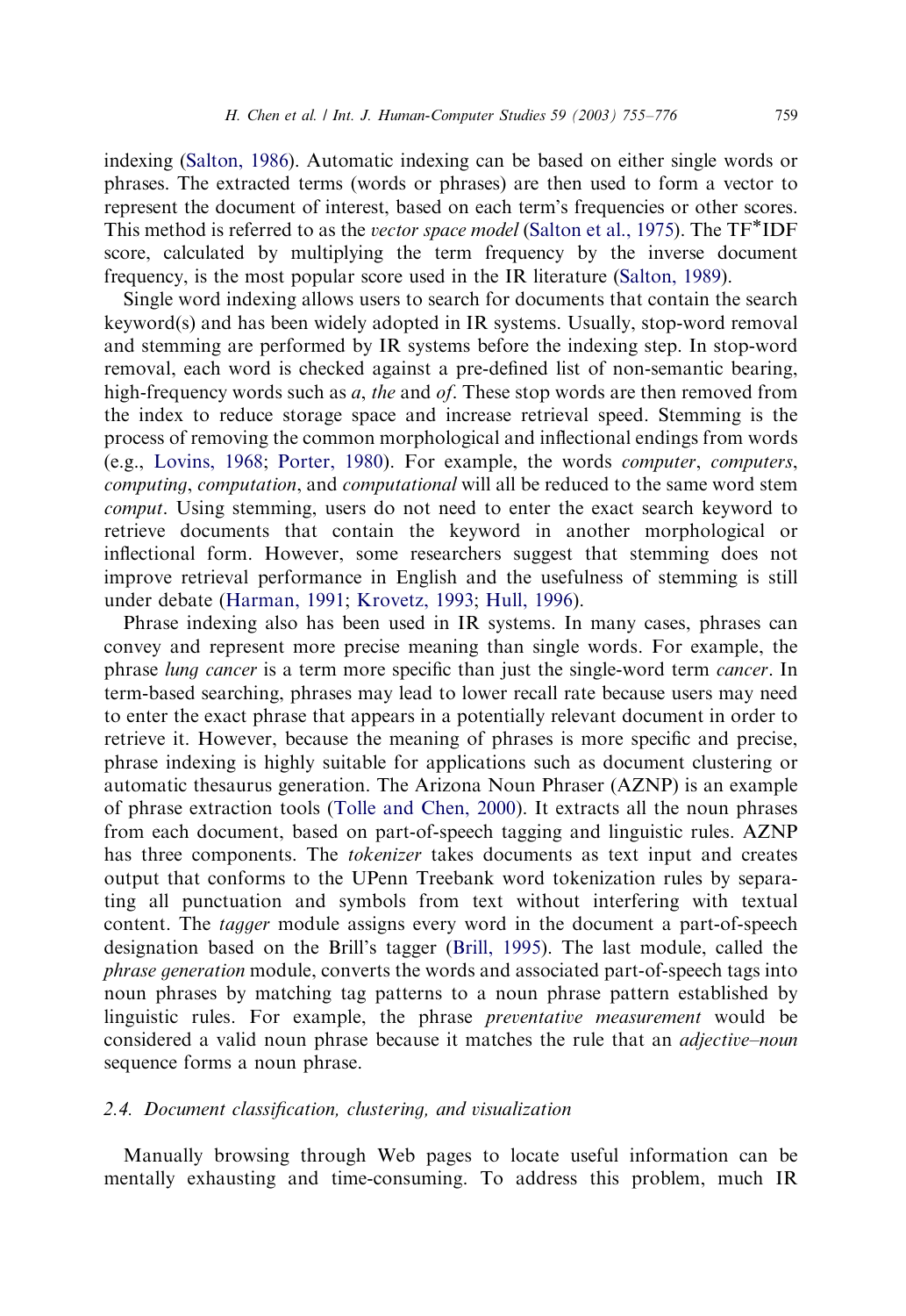research has [been devoted to develo](#page-21-0)[ping techniques a](#page-20-0)nd tools to analyse and visualize large collections of Web documents in an automated or semi-automated manner (e.g., Zamir and Etzioni, 1999; Chen et al., 2001).

After key concepts in the form of words or phrases are extracted from documents, they can be used for further analysis such as document classification, document clustering, and visualization. Classification and clustering tools automatically group documents into different topics, which in turn can be visually presented to users to facilitate understanding. The difference between document classification and clustering is that while categories are predefined (usually manually) in document classification, they are generated dynamically and automatically in document clustering. Because categories are not predefined, document clustering can often result in more specific categories and descriptive labels related to user queries. In general, document classification, clustering, and visualization techniques can be used to help users better understand the retrieved document set, identify interesting documents more effectively, and gain a quick overview of the documents' contents.

Web document clustering techniques can be classified into two broad categories. The first approach aims to provide additional information about the retrieved documents, such as query-term distribution, document size, source, topic, author, etc., and to cluster documents according to those pre-defined attributes. For example, if query-term distribution is used as the clustering attribute, the algorithm [can be applied to show how t](#page-21-0)h[e retrieved do](#page-20-0)cuments relate to each term used in the query, and how the internal subtopicstructure of the documents relates to the query (Veerasamy and Belkin, 1996; Hearst, 1995).

The second approach is based on inter-document similarities and attempts to reduce the multidimensional vector space (used to represent all related documents) to a two-dimensional or three-dimensional space by aggregating similar documents under the same theme, thus providing users with a quick overview of the entire collection. In this approach, cluster labels are determined based on the phrases that have appeared in the documents collected. This approach usually includes some machine learning components. For example, the Ko[honen self-organizing map](#page-21-0) [\(SOM\) approach clusters documen](#page-20-0)ts into different topics that are automatically constructed on-the-fly using neural network algorithms (Kohonen, 1995; Lin, 1997; Chen et al., 1996; Chen et al., 1998). These clusters then are mapped into different regions on a two-dimensional map displayed to the user. Each region contains similar documents, and regions that are conceptually related are located close to each other on the m[ap. The Grouper system,](#page-21-0) which clusters search results from a meta-search engine using the suffix tree clustering algorithm, is another example of document clustering (Zamir and Etzioni, 1999).

Document clustering and visualization, although presenting great potential for improving user Web search experience, are relatively new to general users; very few commercial search engines have these capabilities. Most document clustering techniques discussed above are used only in prototype research systems. While the [results are promising,](#page-21-0) it has been reported that training and system assistance may be needed to enhance the effectiveness of clustering and visual user interfaces for IR (Sutcliffe et al., 2000).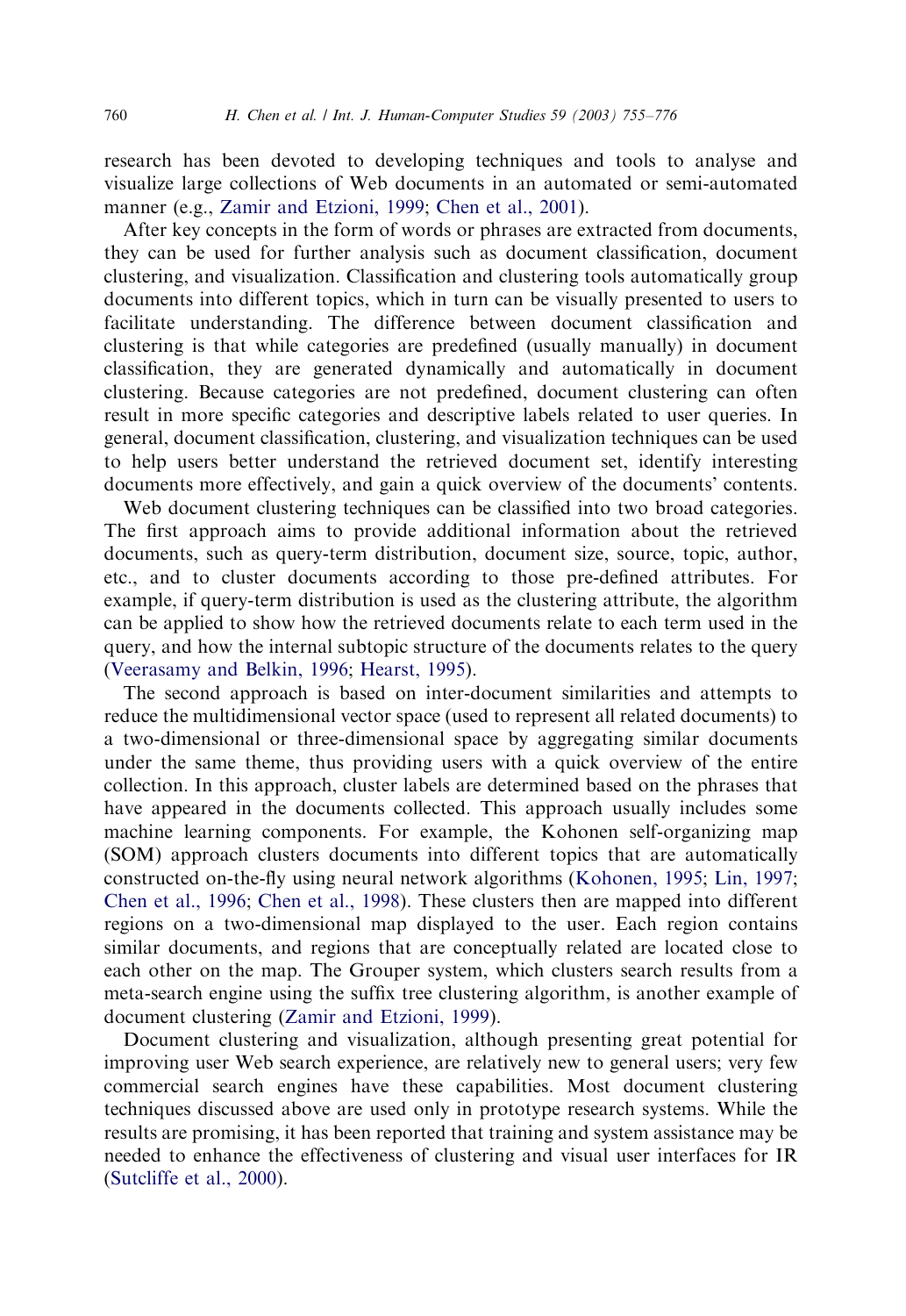#### 2.5. IR system evaluation

The evaluation of IR systems is [of significan](#page-20-0)t importance in healthcare applications. The goal of an evaluative study is to determine whether a system helps the users for whom it is intended (Hersh, 1996).

Relevance-based recall and precision are the most widely used performance measures in the IR literature. Recall  $(R)$  is the proportion of relevant documents retrieved from the data sources, while precision  $(P)$  is the fraction of the retrieved documents which are relevant to the user query. F-measure, a single measure that tries to balance recall and precision, is defined as

$$
F=\frac{2\times R\times P}{R+P}.
$$

In our work, we adopt an evaluation method based on these three relevance measures as well as several new user-oriented measures proposed to capture users' cognitive effort needed in the information search process. A detailed description is presented in Section 4.6.

## 3. Cancer Spider system architecture

In this section, we present the architectural design of Cancer Spider, focusing both on its use as a meta medical search tool and as a document clustering and visualization tool. Although the current implementation of Cancer Spider focuses on cancer-related topics, it can be easily adapted for other medical areas, since the core technologies are domain-independent.

Intended end-users of Cancer Spider are cancer researchers, physicians and medical librarians. The de[sign goal of Cance](#page-21-0)r Spider is to offer value-added capabilities that assist users in effectively weeding out irrelevant Web pages and locating useful information. Shneiderman (1997) developed a four-phase framework for information searching on the Web that guides the design and analysis of search systems. The four phases are (1) *formulation* (expressing the search), (2) initiating action (launching the search), (3) review of results (reading messages and outcomes) and (4) refinement (formulating the next step). Our tool is designed to assist users in the first three phase[s.](#page-20-0)

Cancer Spider was implemented based on the MetaSpider system developed in our previous research (Chen et al., 2001). The Cancer Spider system incorporates functions that have been shown useful in other information retrieval and Web [retriev](#page-7-0)al systems. Such functions include meta-searching, document filtering, phrase indexing, and document clustering. The architecture of the Cancer Spider is shown in Fig. 1. The major functions of the Cancer Spider are: (1) searching, (2) filtering, [\(3\) phrase selectio](#page-20-0)n, and (4) visualization using self-organizing map (SOM). We briefly discuss each functionality in the following sections. Readers are referred to Chen et al. (2001) for a more detailed technical discussion.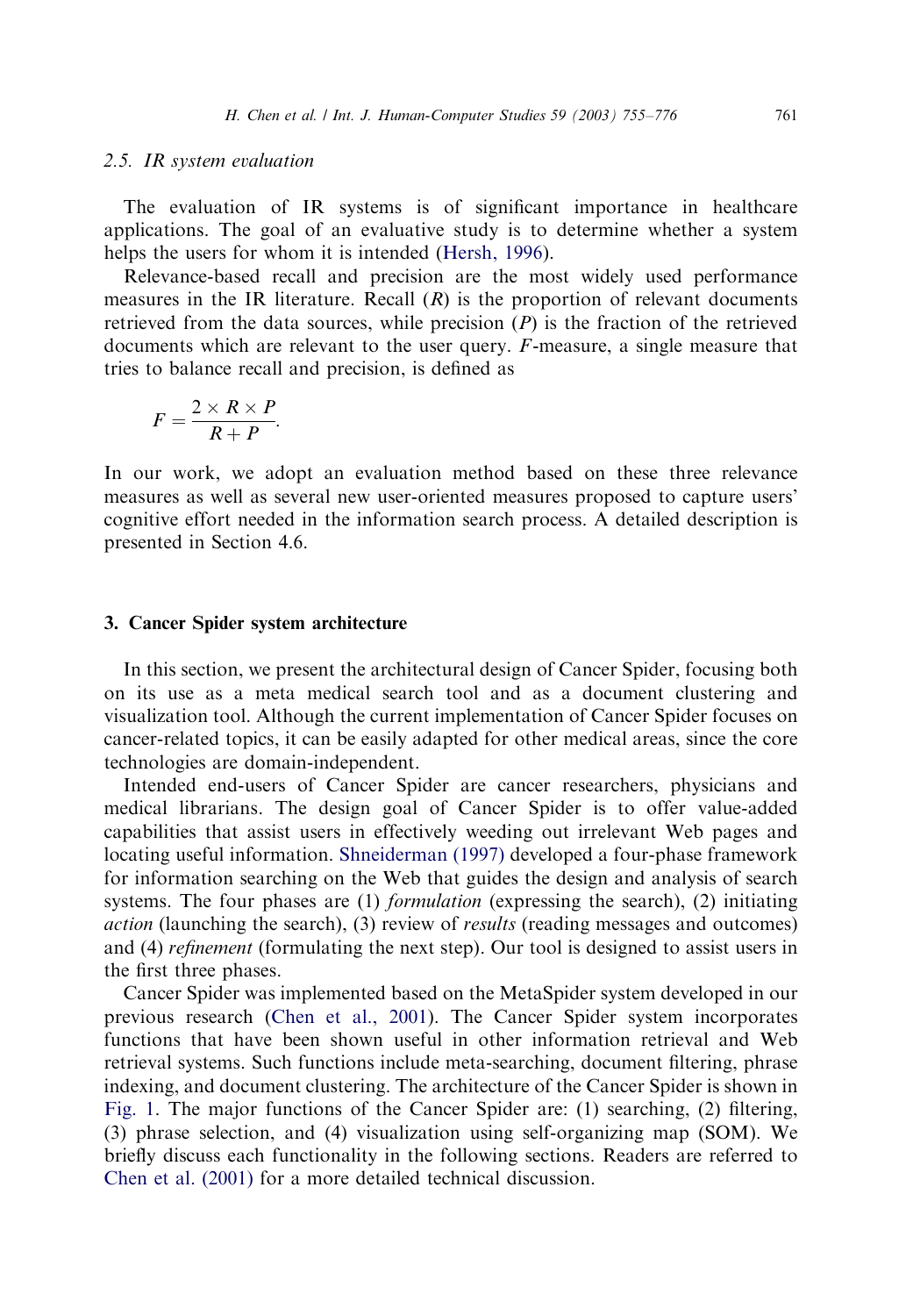

Fig. 1. Cancer Spider architecture.

#### 3.1. Meta-searching

Meta-searching, which leverages the capabilities of multiple Web search engines and other types [of information sources, p](#page-21-0)r[ovides a simple, u](#page-20-0)niform user interface that promises significant advances in coping with information overload and lowprecision issues (Selberg and Etzioni, 1997; Chen et al., 2001). Meta-search engines can improve search performance by sending queries to multiple search engines or other data sources and collating only the highest-ranking subset of the returns from each data source.

Cancer Spider provides meta-searching capabilities and uses multiple data sources to locate documents that are relevant to the user query. The information search part of Cance[r Spid](#page-8-0)er's user interface is comprised of three panels. The Search panel provides users with an array of medical literature databases to choose from, as shown in Fig. 2. Users can customize their searches on the Options panel and specify stop-terms on the Stop Terms panel.

Curre[ntly Cancer Spider connects to three dat](http://www.ncbi.nlm.nih.gov/entrez/query.fcgi)abases: MEDLINE, CANCERLIT and PDQ. MEDLINE, or Medical Literature, Analysis, and Retrieval System Online (www.ncbi.nlm.nih.gov/entrez/query.fcgi) is the National Library of Medicine's (NLM) main bibliographic database that contains o[ver 11 million references](http://www.cancer.gov/search/cancer_literature/) [to journal articles](http://www.cancer.gov/search/cancer_literature/) in life sciences with a concentration on biomedicine. Published by the National Cancer Institute (NCI), CANCERLIT (www.cancer.gov/search/ cancer [literature/\) contains references to the vast re](http://www.nci.nih.gov/cancerinfo/pdq/cancerdatabase/)alm of cancer literature published from the 1960s to the present. The PDQ (Physician Data Query) database (www.nci.nih.gov/cancerinfo/pdq/cancerdatabase/), NCI's comprehensive cancer

<span id="page-7-0"></span>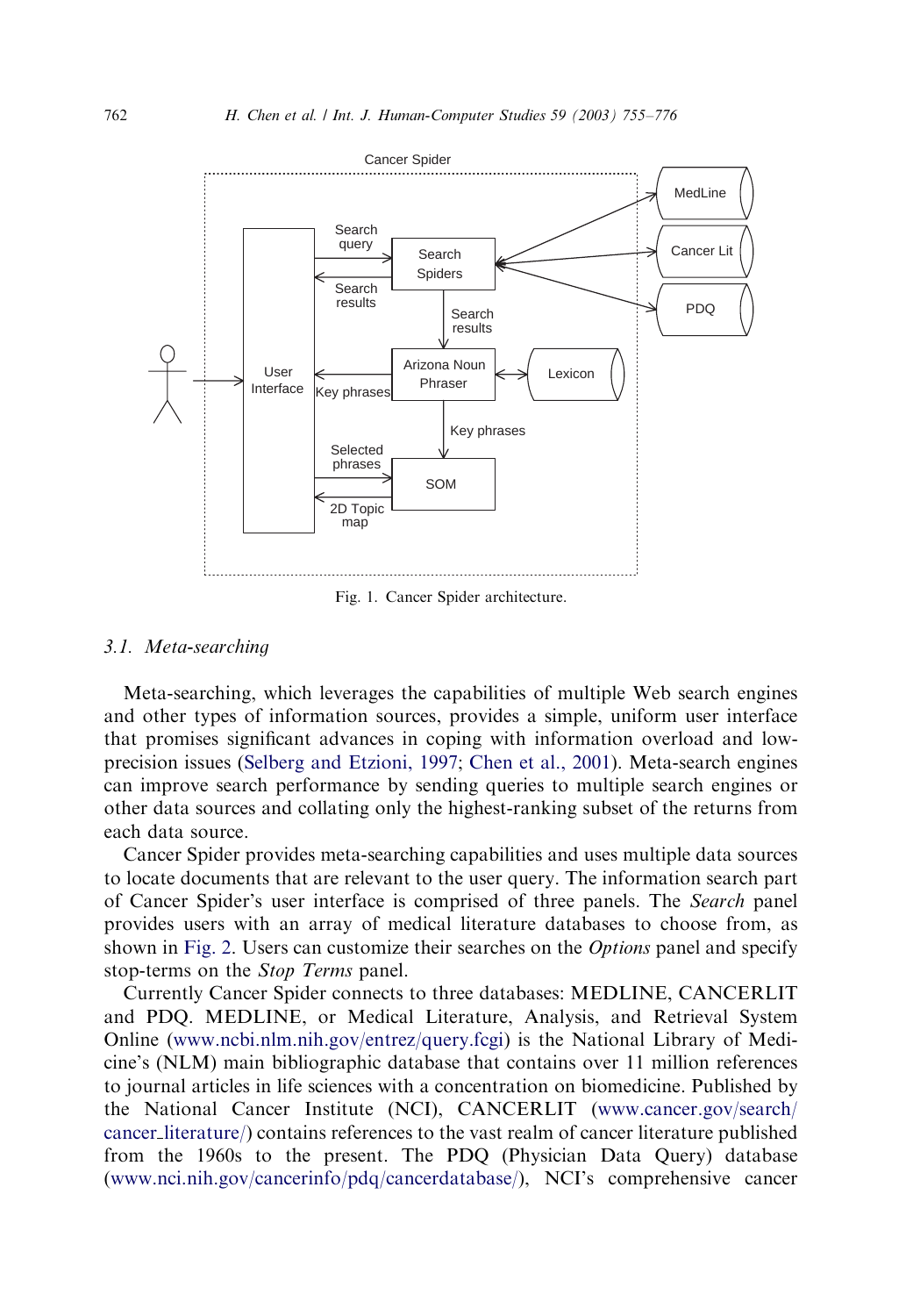<span id="page-8-0"></span>

| Medical Databases |           |              |             |                                     |
|-------------------|-----------|--------------|-------------|-------------------------------------|
| MedLine           | CancerLit | $\nabla$ PDQ |             |                                     |
|                   |           |              |             |                                     |
| Search Keywords   |           |              | Add Keyword | Search Options<br>$G$ Or<br>$C$ And |

Fig. 2. Cancer Spider user interface.

database, contains peer-reviewed summaries on cancer treatment, screening, prevention, genetics, and supportive care.

## 3.2. Search result filtering

Cancer Spider sends out queries to the multiple data sources selected by the user and collects the top *n* results, *n* being specified by the user at the beginning of the search. Unlike other meta-search tools, which show only the URLs and page summaries to the user, Cancer Spider will fet[ch the f](#page-9-0)ull text of the URLs returned by the underlying data sources and perform post-retrieval filtering and analysis.

On the Search Result panel illustrated in Fig. 3, the user can see each returned document's URL address, its ranking in the original data source, and the title of the document. Cancer Spider performs a weeding routine to eliminate ''poor'' pages from the returned document set. Poor pages are those that are no longer available or do not contain the search term(s) anymore. The ranking of the remaining pages is based on the relevance scores provided by the source databases; no re-ranking operations are performed by the Cancer Spider system.

The user can sort the document list so that documents containing more search terms are grouped together and presented first. These search terms provide the most convenient and direct way for users to evaluate the relevance of the documents in the list. With the help of document titles, users can access the documents easily at this stage.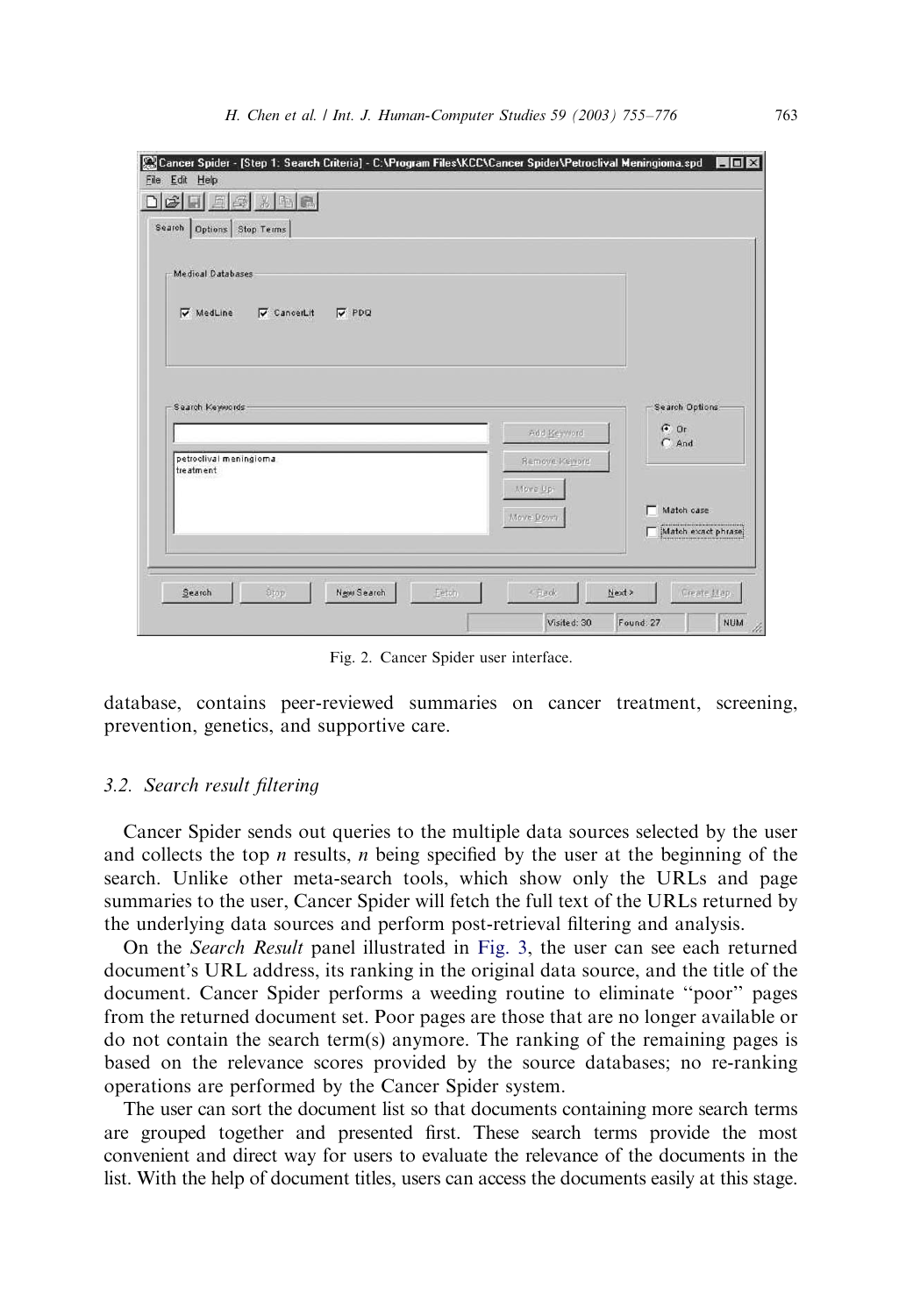<span id="page-9-0"></span>

| Location                                  | Database  | Keywords                          | Title                                    |
|-------------------------------------------|-----------|-----------------------------------|------------------------------------------|
| http://www.ncbi.nlm.nih.gov/entrez/quer   | MedLine   |                                   | Cranial nerve root entry zone primary    |
| http://www.nobi.nlm.nih.gov/entrez/quer   | MedLine   |                                   | Meningiomas of the central nervouss      |
| http://www.ncbi.nlm.nih.gov/entrez/quer   | MedLine   |                                   | End-to-end anastomosis of the poster     |
| http://www.ncbi.nim.nih.gow/entrez/quer   | MedLine   | petroclival meningioma            | Petroclival meningiomas: predictive      |
| http://www.ncbi.nlm.nih.gov/entrez/quer   | MedLine   | petroclival meningioma            | Extended lateral subtemporal approa      |
| http://www.ncbi.nlm.nih.gov/entrez/quer   | MedLine   | petroclival meningioma            | Retrosigmoid intradural suprameatal      |
| http://cancernet.nci.nih.gov/cgi-bin/srch | CancerLit | petroclival meningioma, treatment | Long-term outcome and growth rate o      |
| http://www.ncbi.nlm.nih.gov/entrez/quer   | MedLine   | petroclival meningioma, treatment | ITwo cases of methicillin-resistant Sta- |
| http://www.ncbi.nlm.nih.gov/entrez/quer   | MedLine   | petroclival meningioma, treatment | Outcome from complex neurosurgery        |
| http://cancernet.nci.nih.gow/cgi-bin/srch | CancerLit | petroclival meningioma, treatment | Basal meningiomas. A retrospective s     |
| http://cancernet.nci.nih.gov/cgi-bin/srch | CancerLit | petroclival meningioma, treatment | Impact of computed tomographic and       |
| http://oancernet.nci.nih.gov/ogi-bin/srch | CancerLit | petroclival meningioma, treatment | Management of petroclival meningio-      |
| http://cancernet.nci.nih.gov/cgi-bin/srch | CancerLit | petroclival meningioma, treatment | Outcome after complex neurosurgery       |
| http://www.ncbi.nlm.nih.gov/entrez/quer   | MedLine   | petroclival meningioma, treatment | Outcome after complex neurosurgery       |
| http://cancernet.nci.nih.gov/cgi-bin/srch | CancerLit | petroclival meningioma, treatment | [Contemporary treatment against petr     |
| http://cancernet.nci.nih.gov/cgi-bin/srch | CancerLit | petroclival meningioma, treatment | Petroclival meningioma. An attempt       |
| http://cancernet.nci.nih.gov/cgi-bin/srch | CancerLit | petroclival meningioma, treatment | Outcome from complex neurosurgery        |
| http://cancernet.nci.nih.gov/ogi-bin/srch | CancerLit | petroclival meningioma, treatment | [Two cases of methicillin-resistant Sta- |
| http://www.ncbi.nlm.nih.gov/entrez/quer   | MedLine   | petroclival meningioma, treatment | Impact of computed tomographic and       |
|                                           |           |                                   | 12 - 88 - 88 - 89 - 89 - 89 - 89 - 89 -  |

Fig. 3. Cancer Spider search results.

## 3.3. Phrase selection

The Arizona Noun Phraser (AZNP) discussed earlier is used in Cancer Spider to extract the key phrases that appear in the documents retrieved and filtered by the sy[stem.](#page-10-0) The frequencies of occurrences of the phrases are recorded and sent to the User Interface.

Fig. 4 presents the list of all noun phrases extracted from the documents retrieved. Clicking on any phrase, the user can view from the entire document set a list of [docum](#page-10-0)ents that contain the phrase. Grouping documents by key noun phrases helps the user narrow down search results within the broader search context. For example, Fig. 4 corresponds to a search scenario where the user enters petroclival meningioma and treatment as the search terms. Noun phrases such as Treatment Outcome, Neurosurgery, and Tomography are then identified by AZNP as related concepts. Clicking on any of the noun phrases, the subset of the documents relating to that specific concept will be presented to the user.

## 3.4. Visualization using self-organizing map (SOM)

In order to give users an overview of the set of documents collected, Cancer Spider employs the self-organizing map (SOM) to automatically cluster the Web pages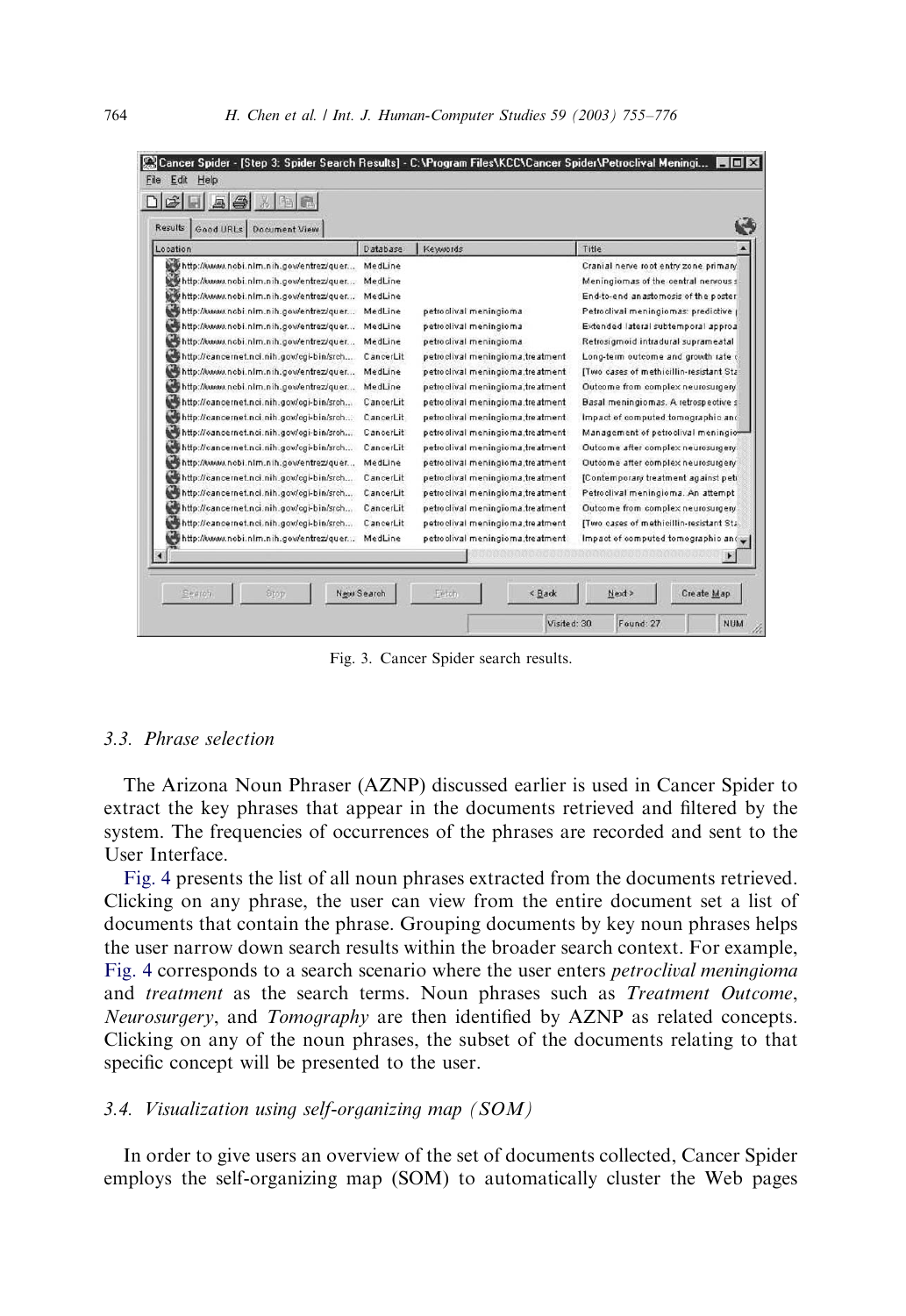<span id="page-10-0"></span>

| Deselected Phrases |                              |           | Selected Phrases |                            |
|--------------------|------------------------------|-----------|------------------|----------------------------|
| Frequency          | Phrase<br>Ä                  |           | Frequency        | Phrase                     |
| 11                 | Journal Article CY           |           | 16               | Treatment Outcome          |
| 10                 | <b>CONCLUSION</b>            |           | 12               | Genome                     |
| 10                 | DP                           |           | 12               | Nucleotide                 |
| 10                 | eng PT                       |           | 12               | Protein                    |
| 10 <sup>10</sup>   | <b>LR</b>                    |           | 11               | Cranial Fossa              |
| 10                 | Middle Age MH                |           | 11               | petroclival meningiomas    |
| 10                 | <b>Retrospective Studies</b> |           | 11               | tumors                     |
| g                  | Domains                      |           | 10               | cases                      |
| 9                  | outcome                      |           | 8                | Neurosurgery               |
| 8                  | Aged MH                      |           | 8                | petroolival meningioma     |
| 8                  | Follow-Up Studies            |           | 8                | tomography                 |
| $\overline{z}$     | <b>BACKGROUND</b>            |           | $\overline{7}$   | Adolescence MH             |
| 7                  | νï                           | $>\times$ | $\overline{7}$   | magnetic resonance imaging |
| 6                  | CONCLUSIONS                  |           | 7                | X-Ray                      |
| 6                  | experience                   | $< <$     | 7                | surgical treatment         |
| ò                  | approach                     |           | 6                | Adolescence                |
| 6                  | medicine                     |           | ñ                | petroclival region         |
| 5                  | base approach                |           | 6                | Petrous Bone               |
| 5                  | Japan                        | Dict      | 6                | surgery                    |
| 5                  | Petrous Bone MH              |           | 5                | patient                    |
| 5                  | Posterior MH                 |           | 5                | radiosurgery               |
|                    | R                            |           | X.               |                            |

Fig. 4. Cancer Spider phrase selection.

collected into differe[nt regions on a](#page-21-0) t[wo-dimensional map](#page-21-0) (Fig. 5). The SOM algorithm creates an intuitive, graphic display of important concepts contained in textual information (Lin et al., 1991; Or[wig et al., 1997](#page-20-0)). Each document is represented as an input vector of noun phrases extracted by AZNP and a twodimensional grid of output nodes is created (Chen et al., 1998). After the network is trained through repeated presentation of all inputs, each region in the map is labeled by the phrase best describing the key concept most representative of the cluster of documents in that region (e.g. treatment outcome). The size of the color block indicates the relative significance of the term to the documents collected. The relative proximity reveals the distance between the two concepts presented by the respective term. The map helps users understand the topics related to the search query by providing an overview of the Web pages retrieved.

Sophisticated users can tailor the Noun Phraser by deselecting some of the trivial phrases to make the most sense of the map. For example, on the initial map created, frequently appearing terms such as treatment outcome and petroclival meningioma take up large areas. To allow other words or concepts to be seen, [users c](#page-12-0)an go back to the Noun Phraser page and deselect such frequently appearing terms to permit inclusion of terms such as CT scan and *gamma rays* as shown in Fig. 6. Users can click on any of the color blocks to go to the list of Web sites that contain the corresponding terms and phrases.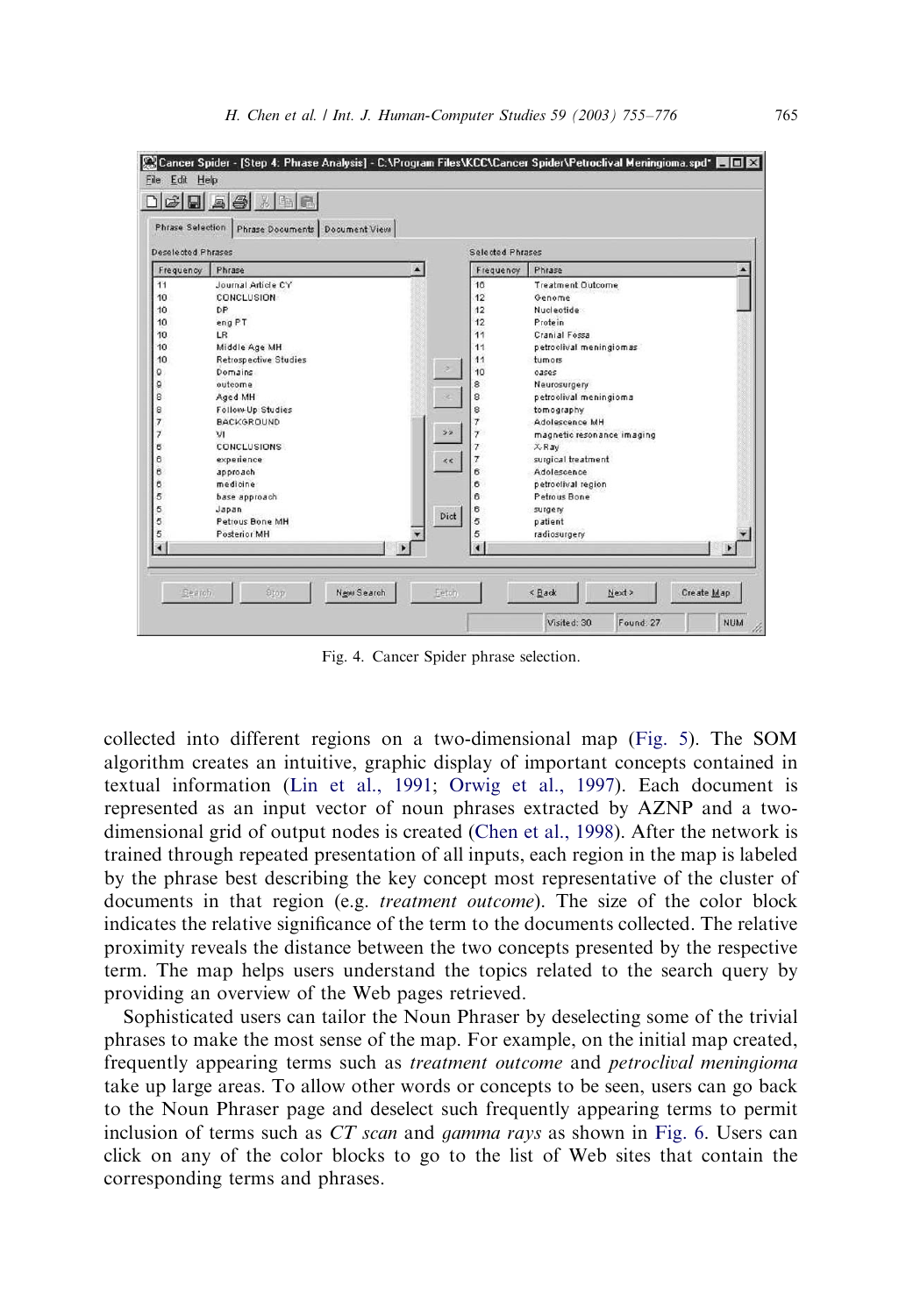| *Treatment Outcome | tomography               | # URLS        | Phrase                                                            |
|--------------------|--------------------------|---------------|-------------------------------------------------------------------|
|                    | petroclival meningiomas" | 17<br>12<br>8 | <b>Treatment Outcome</b><br>petroolival meningiomas<br>tomography |
|                    |                          | 湖             | ,,,,,,,,,<br>$\blacksquare$                                       |

Fig. 5. Documents clustered into different categories in SOM.

#### 4. Evaluation methodology

#### 4.1. Comparison base

We conducted a user study to evaluate the proposed approach of meta[searching, clustering, and visualization implemented i](http://gateway.nlm.nih.gov/gw/Cmd?GMBasicSearch)n the Cancer Spider system. In our experiment, Cancer Spider was compared with NLM Gateway (http://gateway.nlm.nih.gov/gw/Cmd?GMBasicSearch), the portal search engine to NLM's multiple literature databases.

NLM Gateway is a Web-based system that lets users search simultaneously multiple retrieval systems at the US National Library of Medicine (NLM) through a unified Web interface. The Gateway connects users with multiple NLM retrieval systems including MEDLINE/PubMed, OLDMEDLINE, LOCATORplus, AIDS Meetings, HSR Meetings, HSRProj, MEDLINEplus, and DIRLINE. Released to the public in October 2000, NLM Gateway provides advanced search capabilities such as terminology suggestion and search history archiving. For users who are not familiar with medical terminology, the system is particularly helpful in providing definitions and related terms for the targeted search, based on NLM's MeSH (Medical Subject Heading) and the UMLS (Unified Medical Language Systems) Metathesaurus. The purpose of the UMLS is to develop knowledge sources that can be used by a wide variety of applications programs to overcome retrieval problems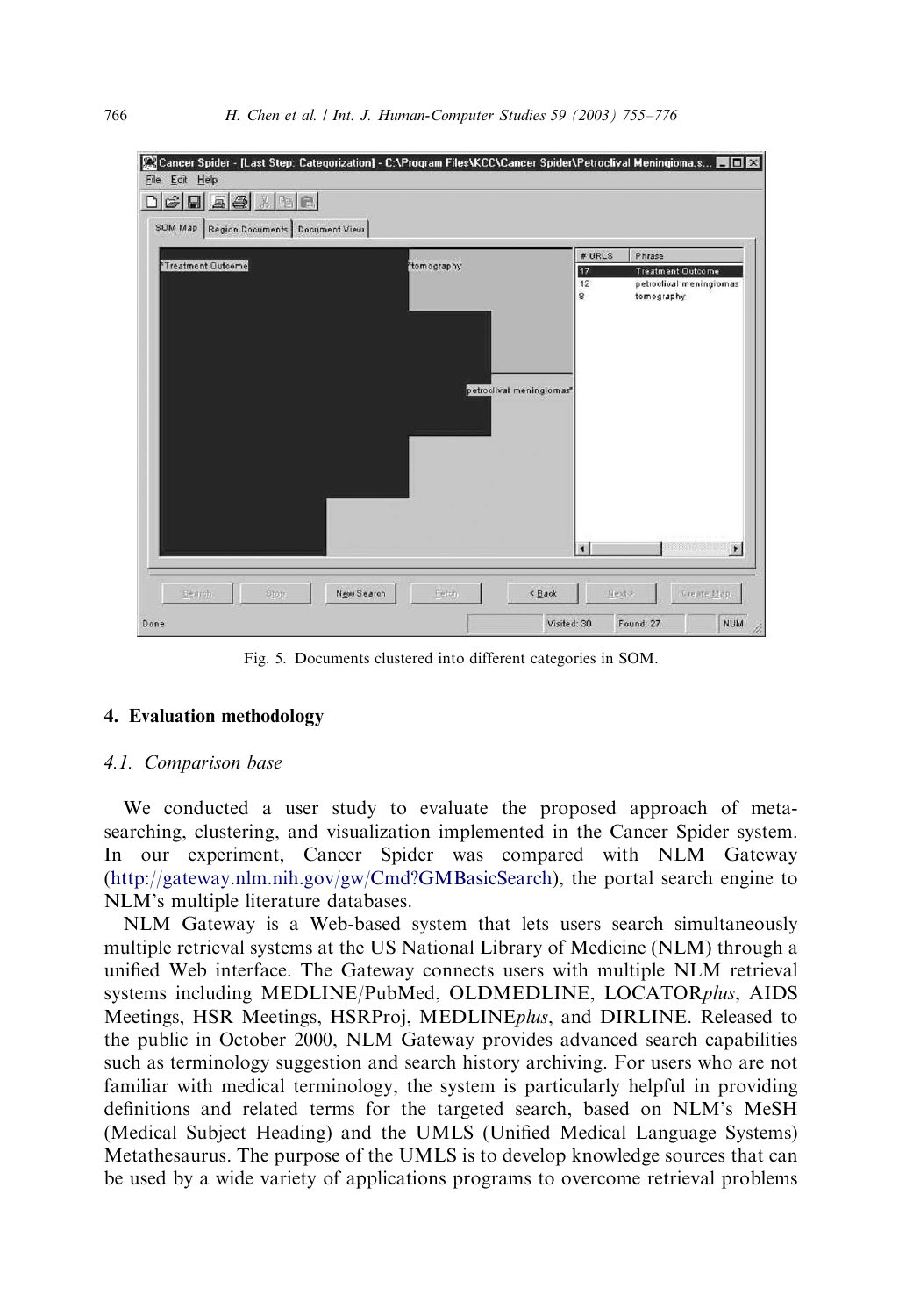<span id="page-12-0"></span>

| surgery for petroclival meningiomal                             | Gamma Rays | *CT scan  | # URLS                            | Phrase                                                                                                                    |
|-----------------------------------------------------------------|------------|-----------|-----------------------------------|---------------------------------------------------------------------------------------------------------------------------|
|                                                                 |            |           | 4<br>3<br>3<br>3<br>$\frac{2}{2}$ | surgery for petroclival mer<br>patients with petroclival m<br>brainstem<br>neurological deficits<br>Gamma Rays<br>CT sean |
| patients with petroclival meningiomas<br>*neurological deficits |            | brainstem |                                   |                                                                                                                           |
|                                                                 |            |           |                                   |                                                                                                                           |

Fig. 6. Iterative customization of SOM.

caused by differences in terminology and the scattering of relevant information across many databases.

## 4.2. Theme-based evaluation

Because Cancer Spider has been designed to facilitate and integrate both document retrieval and automated clustering, traditional evaluation methodologies that treat document retrieval and clustering completely separately are not directly applicable. We have developed a new evaluation framework based on theme identification. Instead of asking the subject to find specific information, we give the subject relatively open-ended information search tasks and ask him or her to summarize search results in the form of a number of themes. This is similar to the soft queries created by the National Institute of Standards and Technology (NIST) for the TREC-6 ad hoc task. The TREC (Text Retrieval Conference) series is [sponsored by the NIST and](#page-21-0) the Defense Advanced Research Projects Agency (DARPA) to encourage research in information retrieval from large text collections (Voorhees and Harman, 1998).

In our experiment, a theme was defined as ''a short phrase that summarizes a specific aspect of the search results.'' Phrases like stereo tactic radio surgery such as gamma knife and diagnostic and therapeutic use of radioactive iodine as treatment are examples of such themes. Within this theme-based framework, we have designed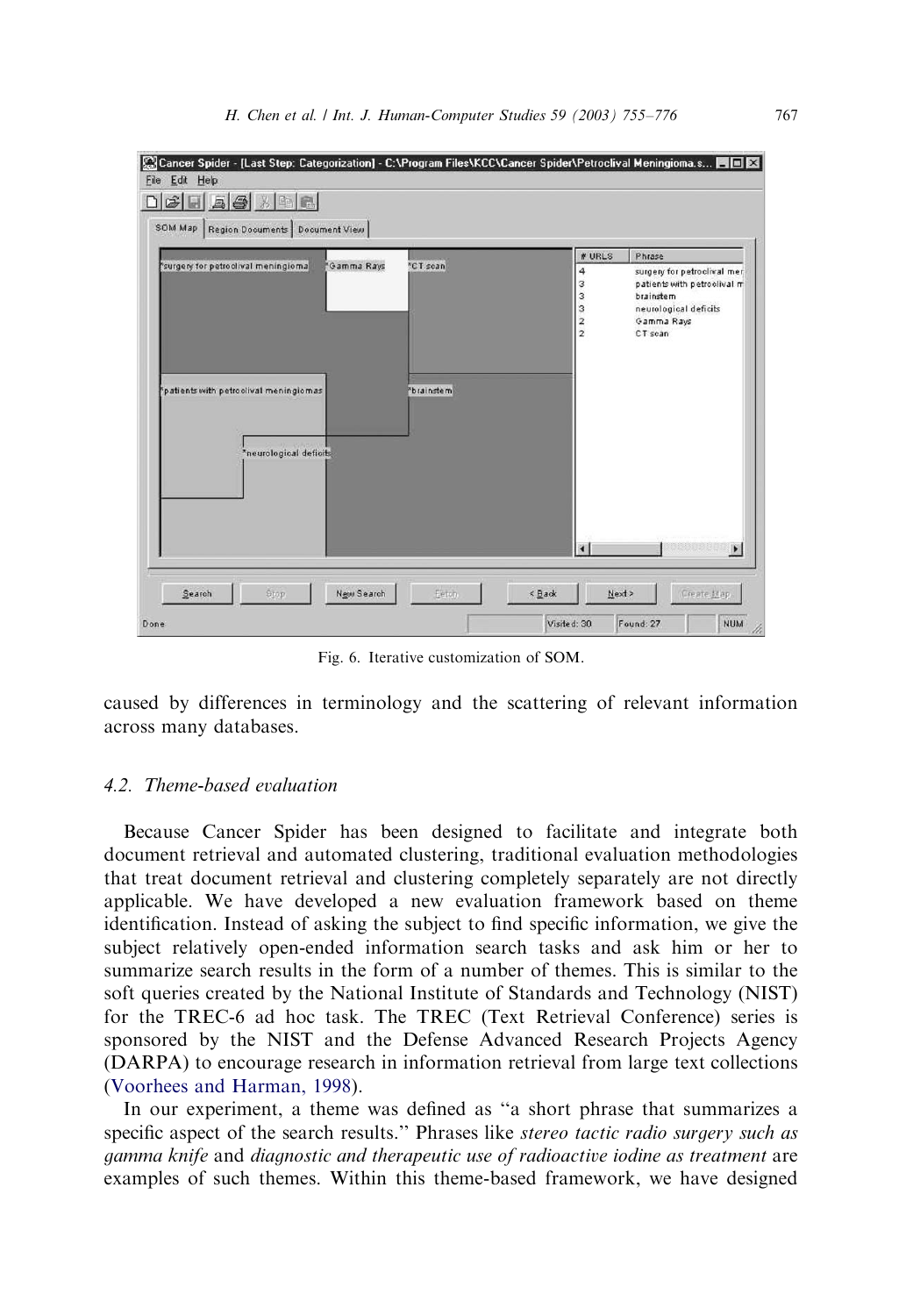protocols to permit evaluation of the extent to which combined document retrieval and clustering facilitate users' identification of major themes related to a certain topic. Section 4.5 presents a detailed discussion of how we used this theme-based framework in our user study.

#### 4.3. Experiment hypotheses

Our overall research goal is to examine how effectively and efficiently Cancer Spider supports users in locating useful information and understanding retrieved documents. The specific hypotheses examined in our user study are the following.

- H1 Compared to NLM Gateway, Cancer Spider achieves higher precision when assisting the user in theme identification.
- H2 Compared to NLM Gateway, Cancer Spider achieves higher recall when assisting the user in theme identification.
- H3 Compared to NLM Gateway, Cancer Spider achieves better overall performance as evaluated by F-measure.
- H4 Compared to NLM Gateway, Cancer Spider requires less time for users to locate useful information and to understand retrieved documents.
- H5 Compared to NLM Gateway, Cancer Spider requires less manual browsing effort from its users.

#### 4.4. Experiment tasks

In our user study, we used six search questions selected from a list of over 100 realworld research questions compiled by medical librarians at the Arizona Health Sciences Library. These questions include questions asked by library users at the reference desk at the medical library, as well as questions raised by physicians or cancer researchers in their practice. The six search questions used in our experiment were as follows.

- 1. What role do antioxidants play in reducing cancer risk and which neoplasms are most affected?
- 2. How can chemotherapy be used to cure ALL (acute lymphocytic leukemia)?
- 3. What are the treatment options for petroclival meningioma?
- 4. What are the connections between breast cancer and iodine?
- 5. What are the symptoms of pancreatic neoplasm?
- 6. What is the role of folic acid in the prevention of colon cancer?

These questions were chosen because they allowed subjects to explore a given topic, as opposed to locating specific answers for a narrow question. They represent a balanced combination of general, exploratory, and focused searching. From the perspective of cancer medicine, these questions represent a good mixture of both clinically oriented questions and research questions at the molecular level.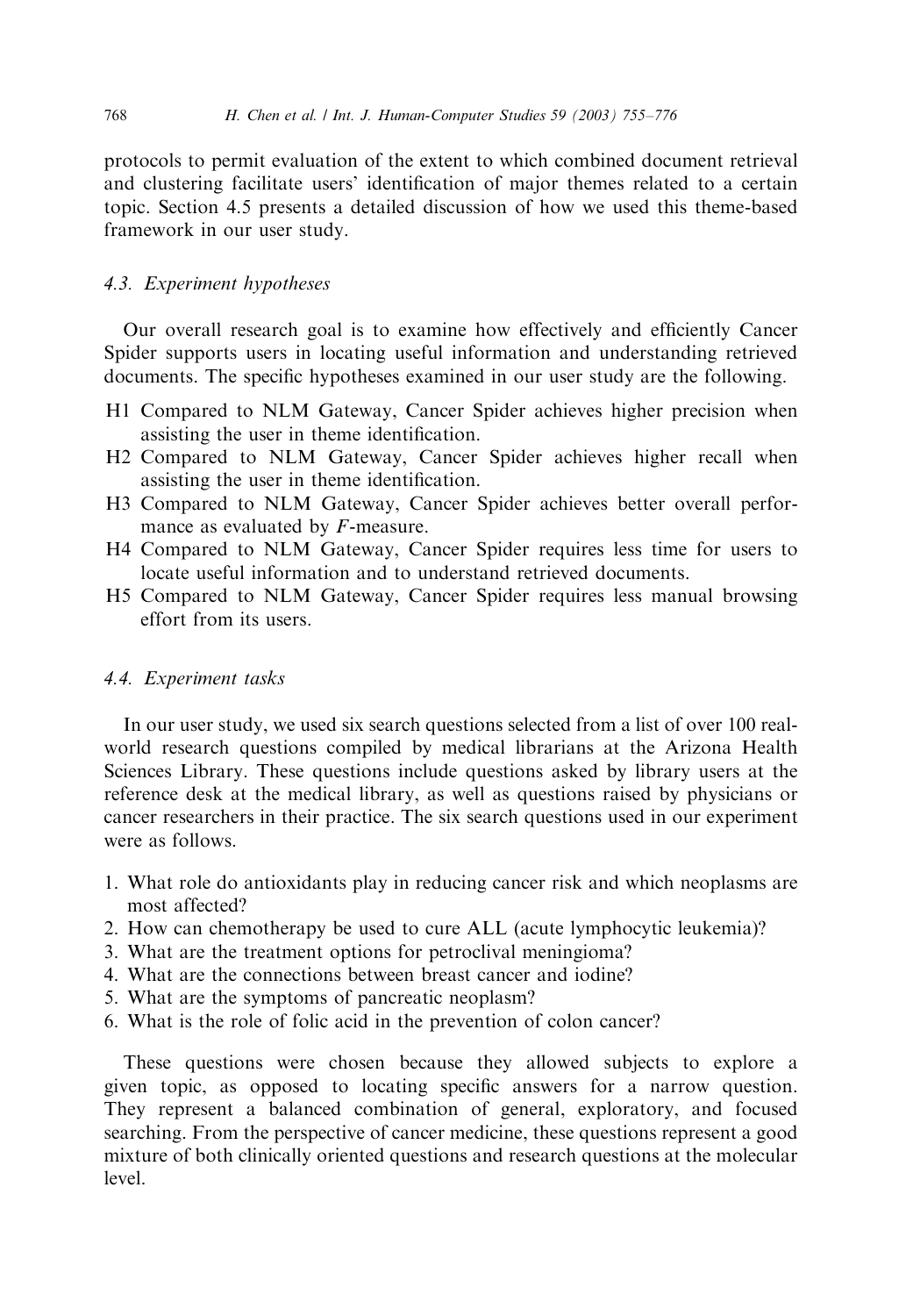## 4.5. Experimental subjects and expert evaluators

Thirty cancer researchers, including graduate students of cancer-related majors, medical students, and lab technicians from the Arizona Cancer Center were recruited to participate in the experiment. This subject body represented a good combination of cancer research and clinical background. Subjects were assigned information search tasks and required to jot down the themes they had identified after searching on a given IR system. For each IR system, each subject was assigned a search task and was instructed to perform a search on the system. To avoid a potential fatigue effect, we rotated the order in which each IR system was evaluated. Although subjects were not given a specific time frame within which to perform the searches, they were encouraged to stop after 20 min (most subjects took less than 20 min to finish the tasks).

Two senior Ph.D. students at the Arizona Cancer Center majoring in Cancer Biology and Molecular and Cellular Biology, respectively, were recruited as content experts to evaluate all subjects' answers. These two experts first performed all six searches on the Web and identified themes for each search task independently. Then they compared their search results with each other's and worked together to come up with a final standard answer set, against which all subjects' answers were evaluated. To ensure the comprehensiveness of the standard answer set, these two experts were not restricted to using only the two IR systems under investigation but could choose to utilize any type of available information resources they felt most suitable for answering a particular question. Finally, the experts worked together to evaluate all subjects' answers.

It is worth mentioning that the evaluation was based on semantic meanings rather than exact phrasing of the answers. For example, Question 1 was ''What role do antioxidants play in reducing cancer risk and which neoplasms are most affected?'' The experts recognized that antioxidants protect cells from varying kinds of oxidative damage. Answers that mentioned only protection of lipid oxidation were recognized as a valid theme, since lipid oxidation is one type of damage that can be prevented by antioxidants. However, answers that listed several types of oxidative damage, e.g. lipid per oxidation, protein cross-linking and DNA modification, each as a separate theme, were considered to be one valid theme, as all these represent different forms of oxidative damage preventable by antioxidants.

#### 4.6. Experiment measurements

We collected and examined both quantitative and qualitative data in our study. For quantitative data, our primary interests were in the performance and efficiency of the IR systems under investigation. Performance was evaluated by theme-based precision, recall and F-measure, whereas efficiency was measured by searching time, precision effort and the total number of documents browsed.

Precision rate was computed as the number of correct themes identified by the subject divided by the total number of themes in the subject's answer set. Recall rate was calculated as the number of correct themes identified by the subject divided by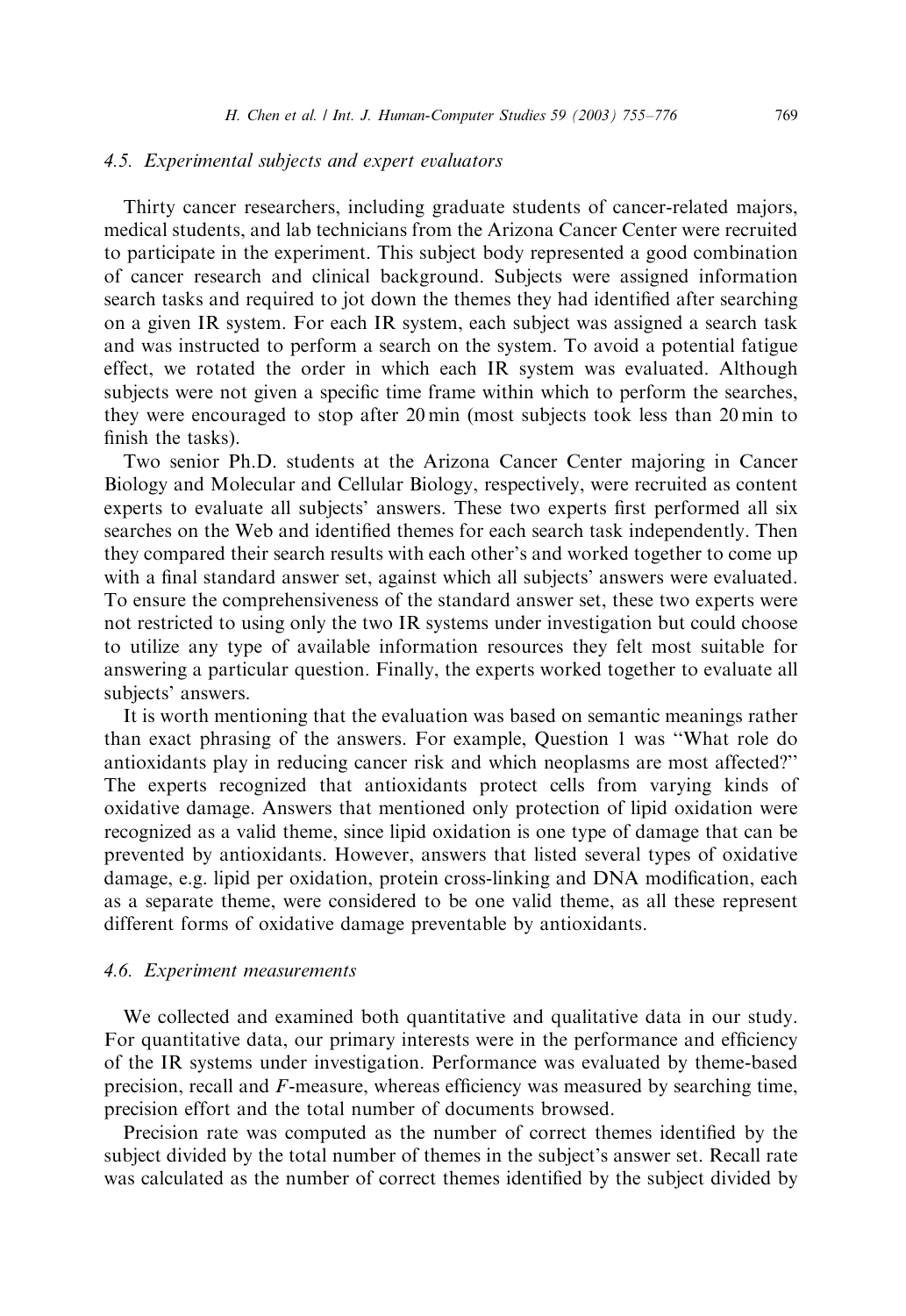the total number of themes in the standard answer compiled by the experts. Searching time was recorded as number of minutes spent on the searching, including both the response time of the system and subjects' browsing time. Time elapsed while subjects wrote their answers on the answer sheet were not included.

Precision effort, a new user-oriented measure we have developed, is defined as the ratio between the number of relevant documents the user found helpful and the number of documents examined in an attempt to find the useful documents. The number of documents browsed records the number of articles subjects viewed in a search session seeking answers to the search questions.

Qualitative data were drawn from user search logs and questionnaires. The search log created for each subject recorded major observations of user behaviors, as well as the user's think aloud discourse during searching. To enable qualitative comparison of the two systems, subjects were required to fill out questionnaires at the end of their search sessions. The questionnaire investigated subject's experiences on five different dimensions: (1) user interface, (2) usefulness of the information retrieved in answering the search questions, (3) subjects' level of certainty about their answers, (4) user satisfaction of the search experience and (5) the amount of knowledge obtained after the search.

#### 5. Experimental results and analysis

#### 5.1. Performance

Measured by the[me-based](#page-16-0) precision and recall, the performances of the two IR systems, Cancer Spider and NLM Gateway were comparable. The main statistics are summarized in Table 1. Both the mean precision and the mean recall of Cancer Spider were comparable with those of NLM Gateway. On average, NLM Gateway seemed to be slightly better than Cancer Spider, but the difference was not statistically significant, as suggested by the p-value of the pair-wise t-test. The F-measure, which was the combined measure of precision and recall, also reveals the same result. These findings indicated that hypotheses H1, H2, and H3 were not confirmed.

The relative comparability of the two IR systems can be explained by the fact that each system has its unique, differentiating features. First, NLM Gateway, being the portal site to many NLM administered medical literature databases, has the advantage of comprehensive data coverage (higher recall rate). In comparison, the current version of Cancer Spider connects to only three databases, considerably fewer than NLM Gateway. On the other hand, the vast amount of data available in NLM Gateway may result in lower search precision, more search time and more browsing effort.

Second, the use of UMLS Metathesaurus in NLM Gateway greatly improved the system's usability and performance. Of the 30 subjects in our experiment, 20 utilized UMLS Metathesaurus to find related terminology and perceive its usefulness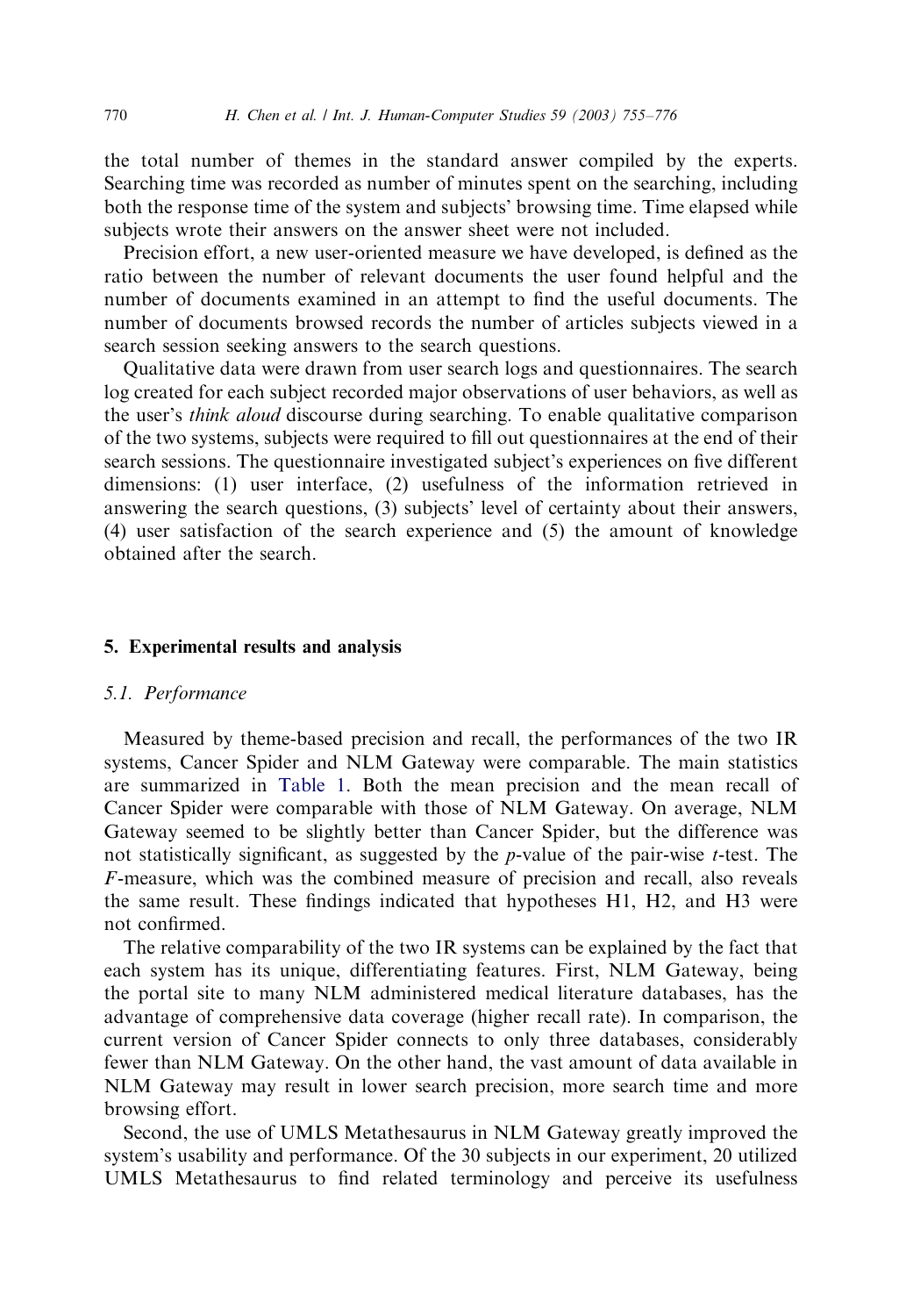|                   | Sample size |       | Cancer Spider |       | <b>NLM</b> Gateway | $p$ -Value of <i>t</i> -test |
|-------------------|-------------|-------|---------------|-------|--------------------|------------------------------|
|                   |             | Mean  | Variance      | Mean  | Variance           |                              |
| Precision         | 30          | 0.803 | 0.117         | 0.826 | 0.122              | 0.7572                       |
| Recall            | 30          | 0.533 | 0.112         | 0.539 | 0.121              | 0.9523                       |
| <i>F</i> -measure | 30          | 0.612 | 0.105         | 0.622 | 0.110              | 0.9056                       |

<span id="page-16-0"></span>Table 1 System performance

favorably. Cancer Spider does not provide domain-specific, high quality ontological assistance to its users.

Third, the traditional Web-enabled interface of NLM Gateway provides a userfriendly navigating environment. The document summary panel presents to the users not only full-text titles, but also authors, resources and publication dates of the retrieved articles. In contrast, Cancer Spider, as a research prototype, provides limited graphical options and the navigating function is different from typical Webbased interfaces. This unfamiliar user interface and lack of certain contextual information (e.g. Cancer Spider does not show author and other meta-level resource information to the user) may have affected searching performance.

Despite these disadvantages, Cancer Spider's performance was comparable to that of NLM Gateway. We hypothesize that this was largely due to Cancer Spider's value-added capabilities in post-search processing and clustering. First of all, we found that users liked the key phrase extraction feature of Cancer Spider. This feature provides immediate feedback to the user regarding whether the given document contains the search terms or not. As the system supports multiple search terms, the user can first roughly judge the relevance of a returned article by eyeballing the number of search terms it contains. Then, by clicking on the Rank bar on the top of the Search panel, the user can rank all the returned documents sorted by the number of search terms they contain.

Second, the clustering function of Cancer Spider helps users narrow down the search scope by focusing on the noun phrases (key topics) in which a user is interested. At the Phrase Selection stage, the user can click on any noun phrases of interest that have been extracted from the full-text documents to find a subset of articles that focus on the particular topic. For example, one subject saw the value of the Cancer Spider clustering function when working on the topic using aspirin in skin cancer prevention. He was quoted as saying ''it helps me to focus on different aspects of the topic, e.g. how aspirin is related to this particular gene in the molecular pathway.''

Third, the interaction between the system and users is comparatively active and dynamic, unlike traditional search services in which users passively take whatever the system generates. Subjects indicated that they liked the flexible, interactive design of Cancer Spider, which gives them a [sense of ''user-in-control.'' It has](#page-21-0) been shown that users perform better and have increased subjective satisfaction when they can view and control the search process (Koenemann and Belkin, 1996). This benefit is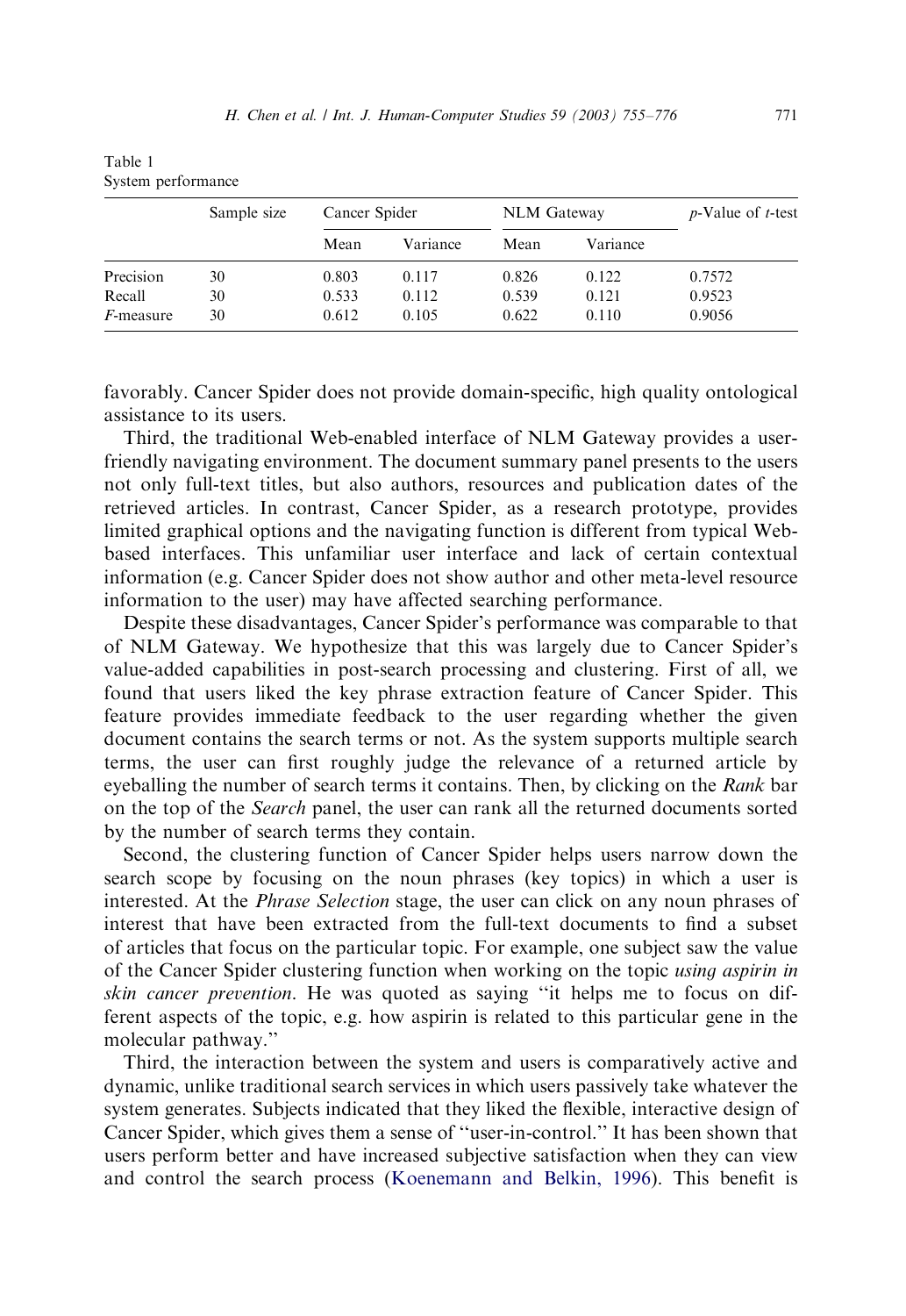illustrated by the following comment made by one of the subjects: ''I like the system because I have the control over how the documents can be arranged by keywords, as opposed to other search engines, where the user cannot manipulate the result.'' At the searching stage, users can rank the returned documents by the number of search terms contained so that they can directly visit those most relevant without sifting blindly through document summaries. At the clustering stage, users can sort noun phrases by the frequency of their appearance in the returned documents or simply in the alphabetic order. Such handy tools give users a sense of control and are helpful in assisting them to focus their search effort.

## 5.2. Efficiency

In our experiment, we used search time, the number of documents browsed, and precision effort to measure the efficiency of the two medical IR systems under investigation. The key experimental findings are summarized in Table 2.

## 5.2.1. Time

The mean search time for Cancer Spider (10.22 min) was significantly shorter than that of NLM Gateway (14.00 min), with a p-value of 0.0003. This has confirmed hypothesis H4 at the 1% significance level that Cancer Spider requires less time than NLM Gateway to locate useful information and to understand retrieved documents.

We believe a main reason for this result is that Cancer Spider provides document clustering. First of all, based on search terms, Cancer Spider filters out all irrelevant documents. Second, by grouping a large set of retrieved documents into small subtopics, clustering helps users understand the structure of the topic and expedites the process of reading documents and understanding the topic as a whole.

## 5.2.2. Number of documents browsed and precision effort

The mean number of documents browsed using Cancer Spider (4.533) was significantly lower than that using NLM Gateway (6.233), with a p-value of 0.0067. The mean precision effort of Cancer Spider (0.648) is significantly higher than that of NLM Gateway (0.436), with a *p*-value of 0.0009. Both of these measures represent the amount of manual browsing effort. For both of them, the differences between the two systems are significant at the 1% significance level. This confirms hypothesis H5.

| Table 2                   |  |  |
|---------------------------|--|--|
| Searching time and effort |  |  |

|                          |    | Sample size Cancer Spider |          | <b>NLM</b> Gateway |          | $p$ -Value of <i>t</i> -test |
|--------------------------|----|---------------------------|----------|--------------------|----------|------------------------------|
|                          |    | Mean                      | Variance | Mean               | Variance |                              |
| Time (in min)            | 30 | 10.22                     | 15.64    | 14.00              | 23.18    | $0.0003*$                    |
| No. of documents browsed | 30 | 4.53                      | 3.57     | 6.23               | 12.46    | $0.0067*$                    |
| Precision effort         | 30 | 0.65                      | 0.05     | 0.43               | 0.07     | $0.0009*$                    |

The difference is statistically significant at the 1% level.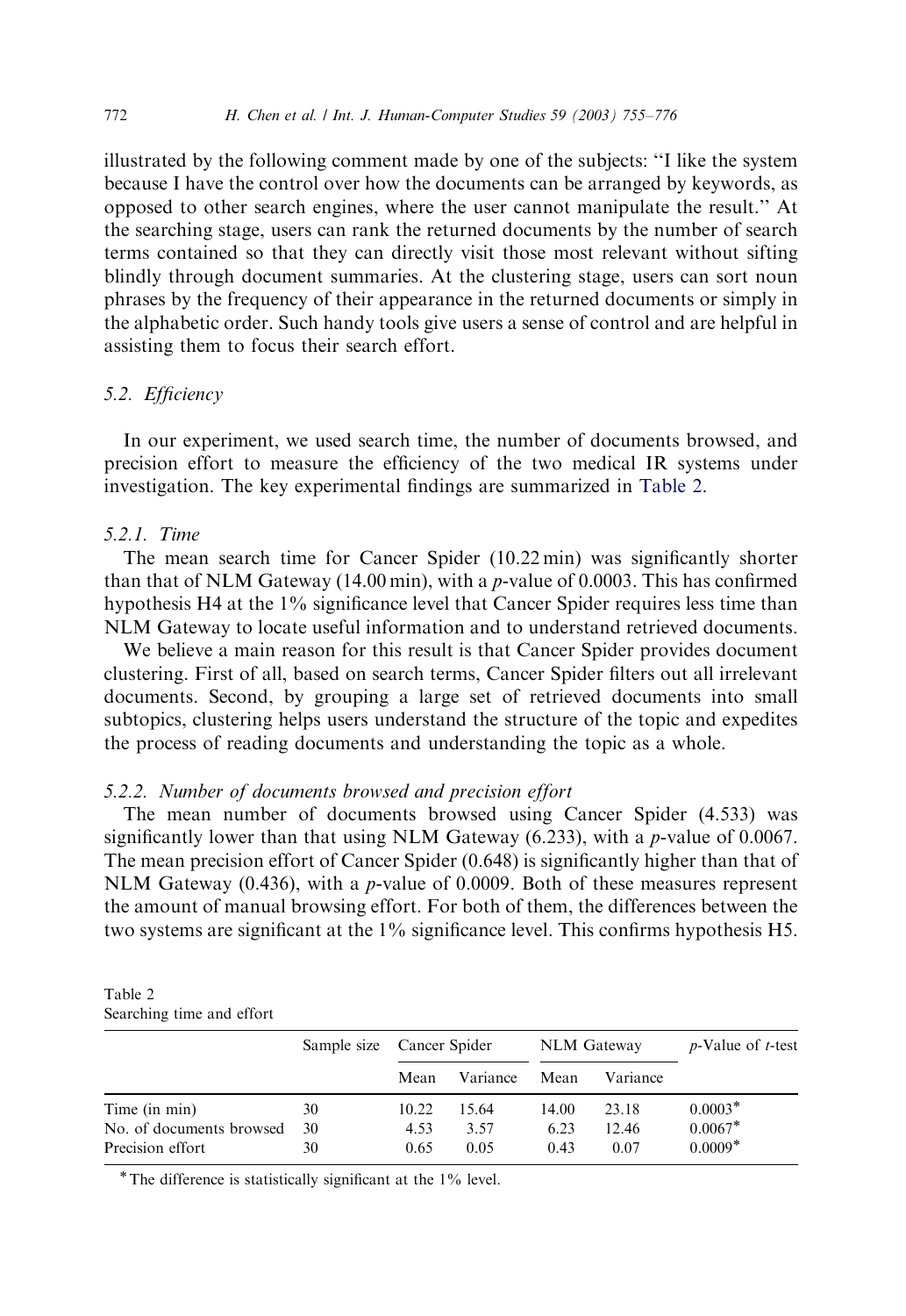In other words, compared to NLM Gateway, Cancer Spider requires less manual browsing effort from its users.

The key phrase extraction feature of Cancer Spider allows users to quickly judge the relevance of a given document. It saves users a significant amount of time since it eliminates the need for them to go through all the document summaries. Furthermore, Cancer Spider groups all returned documents into sub-topics based on a clustering algorithm, letting users focus only on sub-topics of interest to them, as opposed to opening and reading every single document. As a result, users need to browse fewer documents. Similarly, the higher precision effort associated with Cancer Spider is closely related to Cancer Spider's key phrase extraction and clustering capability. As commented by one of the subjects, ''It (Cancer Spider) returned the highest amount of usable citations compared to other search engines, which usually only return 20–30% of what I need. It is the best search engine I've ever used.''

## 5.3. Questionnaire results

The questionnaire was designed primarily to uncover users' subjective experience with the medical IR systems under study. It was comprised of questions relating to five different dimensions of the user experience: user interface, usefulness of the information retrieved in answering the search questions, users' level of certainty about their answers, user satisfaction of the search experience, and the amount of knowledge obtained after the search.

On a scale of  $1-5$  (5 being the most desirable), the result of the questionnaire is shown in Table 3. The data show that NLM Gateway scored higher in user interface, but the difference was not significant. Cancer Spider scored higher in all the other four categories. The differences in three of these categories were statistically significant at the 5% significance level, and the remaining one (Usefulness) is significant at the 10% level. The smaller variances in the evaluation of Cancer Spider also show that Cancer Spider performs more consistently for subjects with different backgrounds.

|                    | Sample size |      | Cancer Spider |      | <b>NLM</b> Gateway | $p$ -Value of <i>t</i> -test |
|--------------------|-------------|------|---------------|------|--------------------|------------------------------|
|                    |             | Mean | Variance      | Mean | Variance           |                              |
| Interface          | 30          | 3.55 | 0.68          | 3.72 | 1.14               | 0.5018                       |
| <b>Usefulness</b>  | 30          | 3.93 | 0.71          | 3.41 | 1.04               | $0.0831**$                   |
| Certainty          | 30          | 4.07 | 0.57          | 3.72 | 1.06               | $0.0479*$                    |
| Satisfaction       | 30          | 3.79 | 0.74          | 3.14 | 0.91               | $0.0079*$                    |
| Knowledge obtained | 30          | 3.72 | 0.64          | 3.07 | 1.50               | $0.0139*$                    |

Table 3 Subjects' ratings of the two systems

The difference is statistically significant at the 5% level.

\*\* The difference is statistically significant at the 10% level.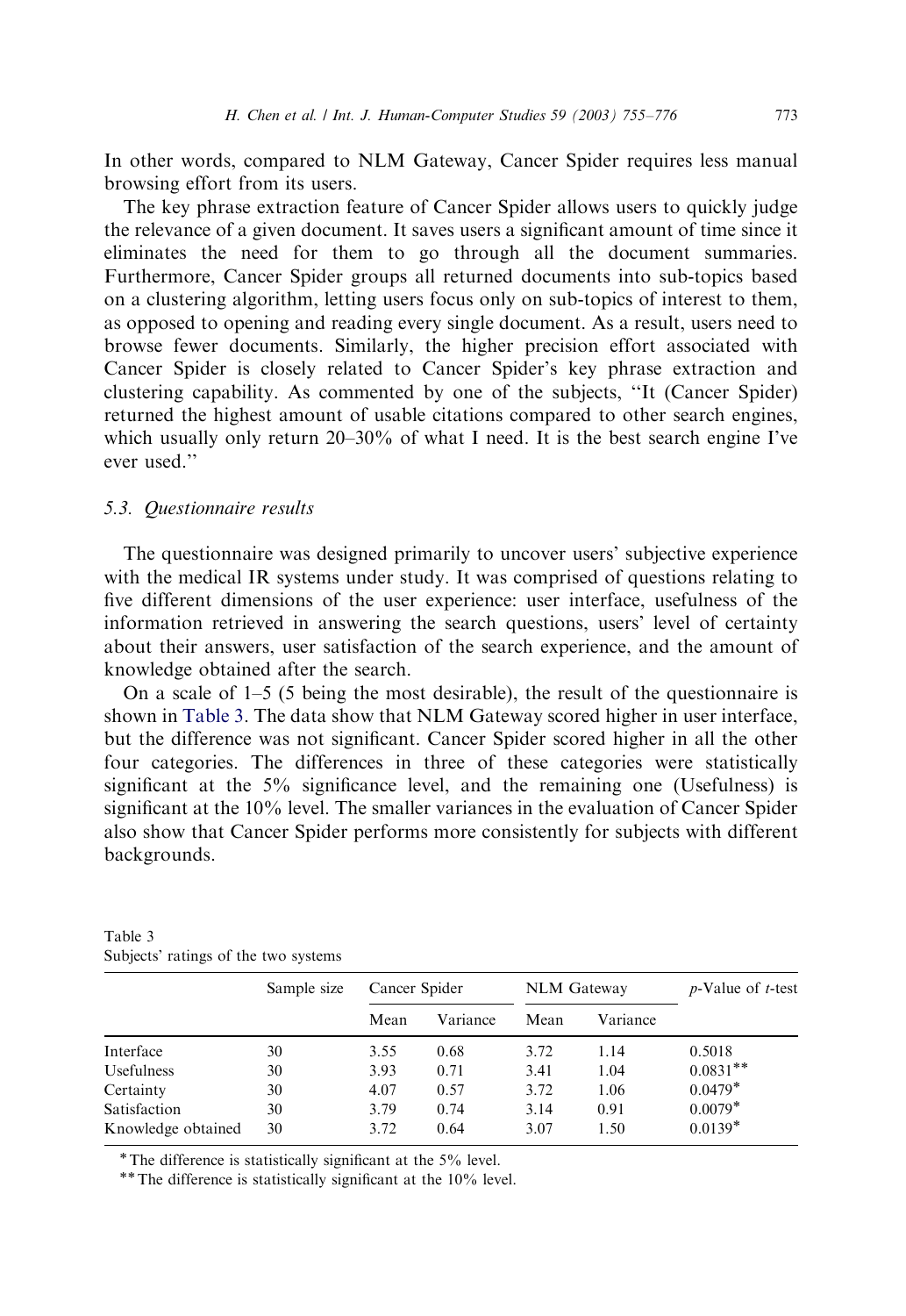The interface of Cancer Spider is one of the dominant themes in our verbal protocol analysis. Although subjects showed strong interest in the interactive interface, they made many valuable suggestions for improvement. For instance, tabs such as Good URLs and Document View were designed to cut through different windows within a panel. Subjects who were accustomed to simple Web browser navigation found the distinction between within-panel and inter-panel switching confusing.

## 6. Conclusions and future directions

Both Cancer Spider and NLM Gateway have strengths and weaknesses. NLM Gateway, as a portal site to many high-quality NLM databases, is a conventional medical search engine. Cancer Spider's data coverage is not as comprehensive as that of NLM Gateway. However, Cancer Spider draws its strength from post-retrieval processing and clustering capability.

With respect to system performance measured by theme-based precision and recall, Cancer Spider and NLM Gateway achieved comparable results. When measured by system efficiency, Cancer Spider demonstrated statistically significant superiority in search time, the number of documents browsed, and precision effort. Cancer Spider's key phrase extraction feature and clustering tools have been proven helpful in assisting users to locate useful information. Overall, our experimental results show that when compared with NLM Gateway, users of Cancer Spider were able to retrieve the same amount of relevant information and achieve the same effectiveness (as measured by precision, recall and F-measure) in a shorter time and with less manual effort. One should note that Cancer Spider did not have access to as many high-quality data sources as NLM Gateway. As both systems achieved similar performance, it is possible that Cancer Spider may perform even better if it connects with more relevant data sources.

While the reported user study focused on the post-retrieval processing capabilities of Cancer Spider, a separate evaluation of the visualization component will be an interesting research issue. We plan to evaluate how users perceive search results clustered into a topic-map compared to a traditional ranked-list. It is also interesting to study how the different visualization metaphors affect a user's search effectiveness and efficiency.

Another interesting research area is UMLS-enhanced semantic parsing. Semantic parsing involves natural language processing capabilities that go beyond simple partof-speech tagging and try to achieve a deeper understanding of semantic types and relationships between concepts that appear in the queries or documents. User queries will not be limited to the exact key phrases that a user enters. By including other semantically relevant search terms, documents containing closely related concepts also will be retrieved, thus solving the problem of vocabulary differences, a major issue in medical IR. We are planning to enhance Cancer Spider's performance through leveraging ontological knowledge from UMLS to provide high-quality domain knowledge and to suggest search terms to the user.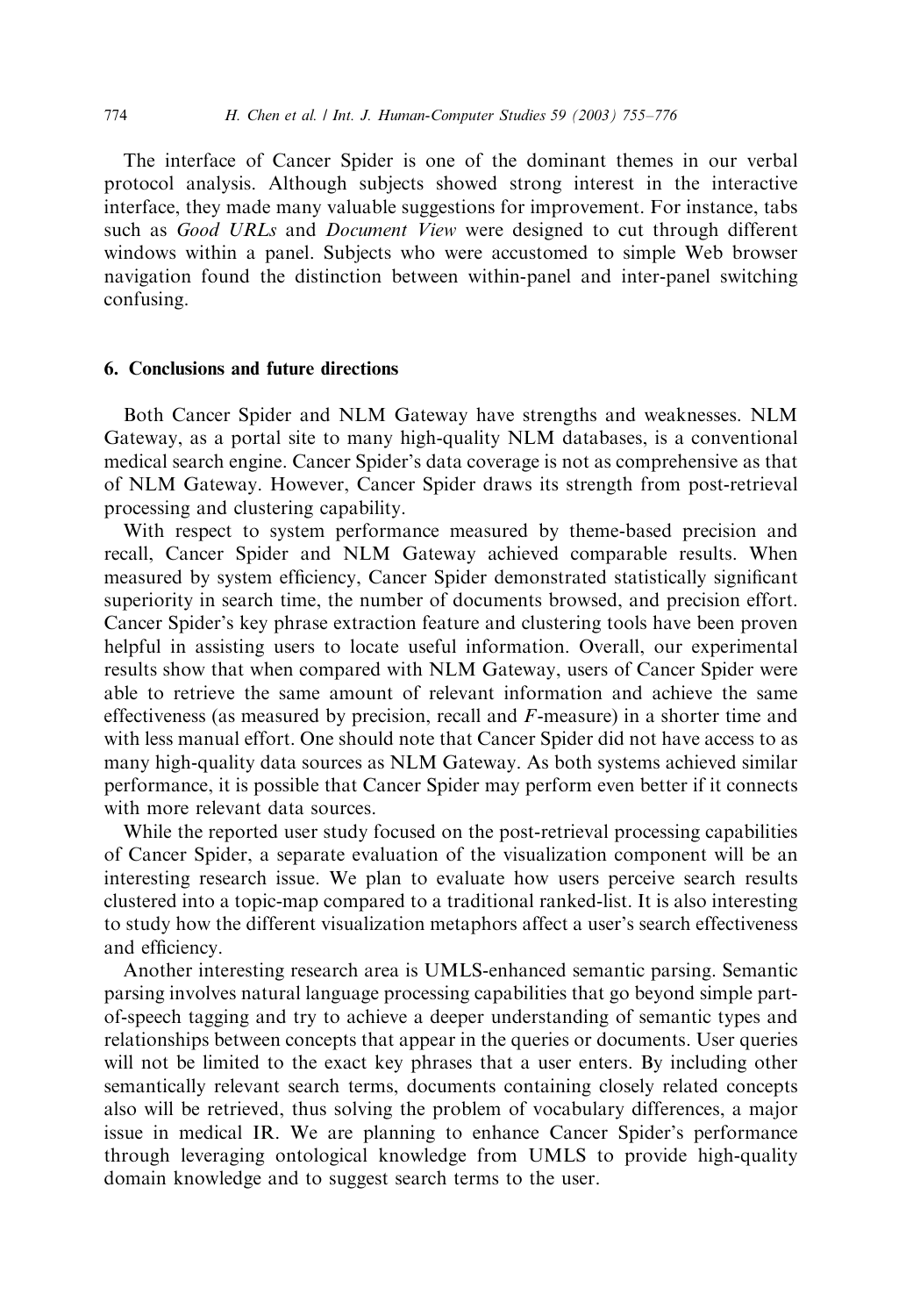## <span id="page-20-0"></span>Acknowledgements

The Cancer Spider project is supported in part by the following research grants:

- NSF Digital Library Initiative-2, "High-Performance Digital Library Systems: From Information to Knowledge Management,'' IIS-9817473, April 1999–March 2002.
- \* NIH/NLM, ''UMLS Enhanced Dynamic Agents to Manage Medical Knowledge,'' 1 R01 LM06919-1A1, February 2001–January 2004.

We would like to thank the researchers at the Arizona Cancer Center who participated in the user study and the librarians at the Arizona Health and Science Library who provided us with the necessary experiment facilities. We would also like to thank the members of the University of Arizona Artificial Intelligence Lab, particularly Bill Oliver, Wojciech Wyzga, Andy Lowe, Jared Phipps, Gondy Leroy, Wai-Ki Sung, Jennifer Embrich, Maryan Mikhael, Xiaoyun Sun, Hui Liu and Ann Lally, for their involvement in the project.

## References

- Bin, L., Lun, K.C., 2001. The retrieval effectiveness of medical information on the Web. International Journal of Medical Informatics 62, 155–163.
- Bowman, C., Danzig, P., Manber, U., Schwartz, F., 1994. Scalable Internet resource discovery: research problems and approaches. Communications of the ACM 37 (8), 98–107.
- Brill, E., 1995. Transformation-based error-driven learning and natural language processing. Computational Linguistics 21, 543–565.
- Chau, M., Zeng, D., Chen, H., 2001. Personalized spiders for Web search and analysis. In: Proceedings of the First ACM/IEEE-CS Joint Conference on Digital Libraries (JCDL'01). ACM Press, New York, pp. 79–87.
- Chen, H., Schufels, C., Orwig, R., 1996. Internet categorization and search: a self-organizing approach. Journal of Visual Communication and Image Representation 7 (1), 88–102.
- Chen, H., Houston, A.L., Sewell, R.R., Schatz, B.R., 1998. Internet browsing and searching: user evaluations of category map and concept space techniques. Journal of the American Society for Information Science 49 (7), 582–603.
- Chen, H., Fan, H., Chau, M., Zeng, D., 2001. MetaSpider: meta-searching and categorization on the Web. Journal of the American Society for Information Science & Technology 52 (13), 1134–1147.
- Gauch, S., Wang, G., Gomez, M., 1996. Profusion: intelligent fusion from multiple different search engines. Journal of Universal Computer Science 2 (9), 637–649.
- Harman, D., 1991. How effective is suffixing? Journal of the American Society for Information Science 42 (1), 7–15.
- Hearst, M., 1995. TileBars: visualization of term distribution information in full text information access. In: Proceedings of the ACM SIGCHI Conference on Human Factors in Computing Systems (CHI'95). ACM Press, New York, pp. 59–66.
- Hersh, W.R., 1996. Information Retrieval: A Health Care Perspective. Springer, Berlin, Germany.
- Howe, A.E., Dreilinger, D., 1997. SavvySearch: a meta-search engine that learns which search engines to query. AI Magazine 18 (2), 19–25.
- Hull, D.A., 1996. Stemming algorithms—a case study for detailed evaluation. Journal of the American Society for Information Science 47 (1), 70–84.
- Kiley, R., 1999. Medical Information on the Internet: A Guide for Health Professionals. Churchill Livingstone, London.